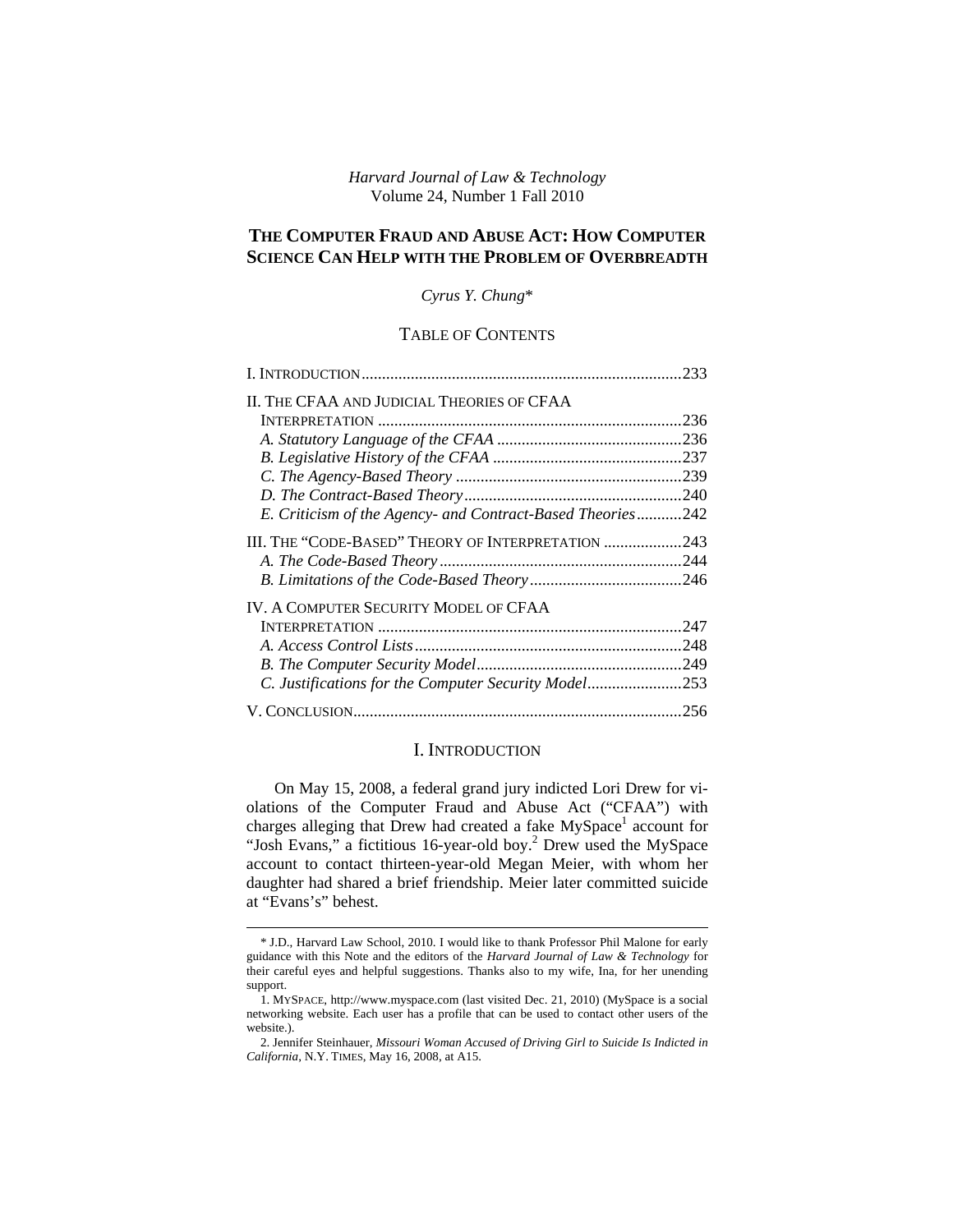Although Drew's conduct was reprehensible, the decision of the U.S. Attorney's Office to prosecute under the CFAA, which criminalizes "intentionally access [ing] a computer without authorization,"<sup>3</sup> drew criticism in both the popular press and scholarly journals.4 The government's theory of the case based the charge on Drew's violation of MySpace's Terms of Service, rarely-read contractual terms to which MySpace users agree when they create a profile on the site. After a jury convicted Drew of misdemeanor CFAA violations, the trial judge overturned the conviction, granting Drew's motion for acquittal on the grounds that the CFAA, as applied in the case, was void for vagueness.<sup>5</sup> Criminalizing such violations, he wrote, would render the CFAA so broad as to "afford[] too much discretion to the police and too little notice to citizens who wish to use the [Internet]."6

The Ninth Circuit also rebuffed a broad interpretation of the CFAA in *LVRC Holdings, LLC v. Brekka*.<sup>7</sup> There, the plaintiff's theory was that the defendant violated the CFAA when he "accessed the company computer . . . to further his own personal interests," which breached his duty of loyalty to his employer and rendered his access "without authorization" under the CFAA.<sup>8</sup> Noting "the care with which we must interpret criminal statutes to ensure that defendants are on notice as to which acts are criminal," the court declined to adopt the plaintiff's theory of the CFAA, finding that the CFAA failed to provide such notice.

Both the prosecution in *Drew* and the plaintiff in *LVRC*, however, had precedent on their sides. "Access" and "authorization" are without statutory definitions in the CFAA, and courts have adopted multiple theories, including the contract-based theory of the *Drew* prosecutors and the agency-based theory of the *LVRC* plaintiff, in attempting to interpret these ambiguous terms. $^{10}$ 

Such interpretations have some grounding in the language of the CFAA but also give the criminal statute incredible breadth. Commen-

<sup>3. 18</sup> U.S.C.A. § 1030 (West 2006 & Supp. II 2008).

<sup>4.</sup> *See, e.g.*, Ryan Patrick Murray, Comment, *MySpace-ing Is Not a Crime: Why Breaching Terms of Service Agreements Should Not Implicate the Computer Fraud and Abuse Act*, 29 LOY. L.A. ENT. L. REV. 475, 475–77 (2009); Steinhauer, *supra* note 2, at A15 (noting the "highly unusual use of a federal law").

<sup>5.</sup> United States v. Drew, 259 F.R.D. 449, 464 (C.D. Cal. 2009).

<sup>6.</sup> *Id.* at 467 (second alteration in original) (quoting City of Chicago v. Morales, 527 U.S. 41, 64 (1999)).

<sup>7. 581</sup> F.3d 1127 (9th Cir. 2009).

<sup>8.</sup> *Id.* at 1132.

<sup>9.</sup> *Id.* at 1135.

<sup>10.</sup> *See, e.g.*, EF Cultural Travel BV v. Explorica, Inc., 274 F.3d 577 (1st Cir. 2001) (suggesting that breach of a confidentiality agreement would constitute a CFAA violation); Shurgard Storage Ctrs., Inc. v. Safeguard Self Storage, Inc., 119 F. Supp. 2d 1121, 1124–25 (W.D. Wash. 2000) (employing an interpretation of the CFAA based on the RESTATEMENT (SECOND) OF AGENCY § 112 (1958)).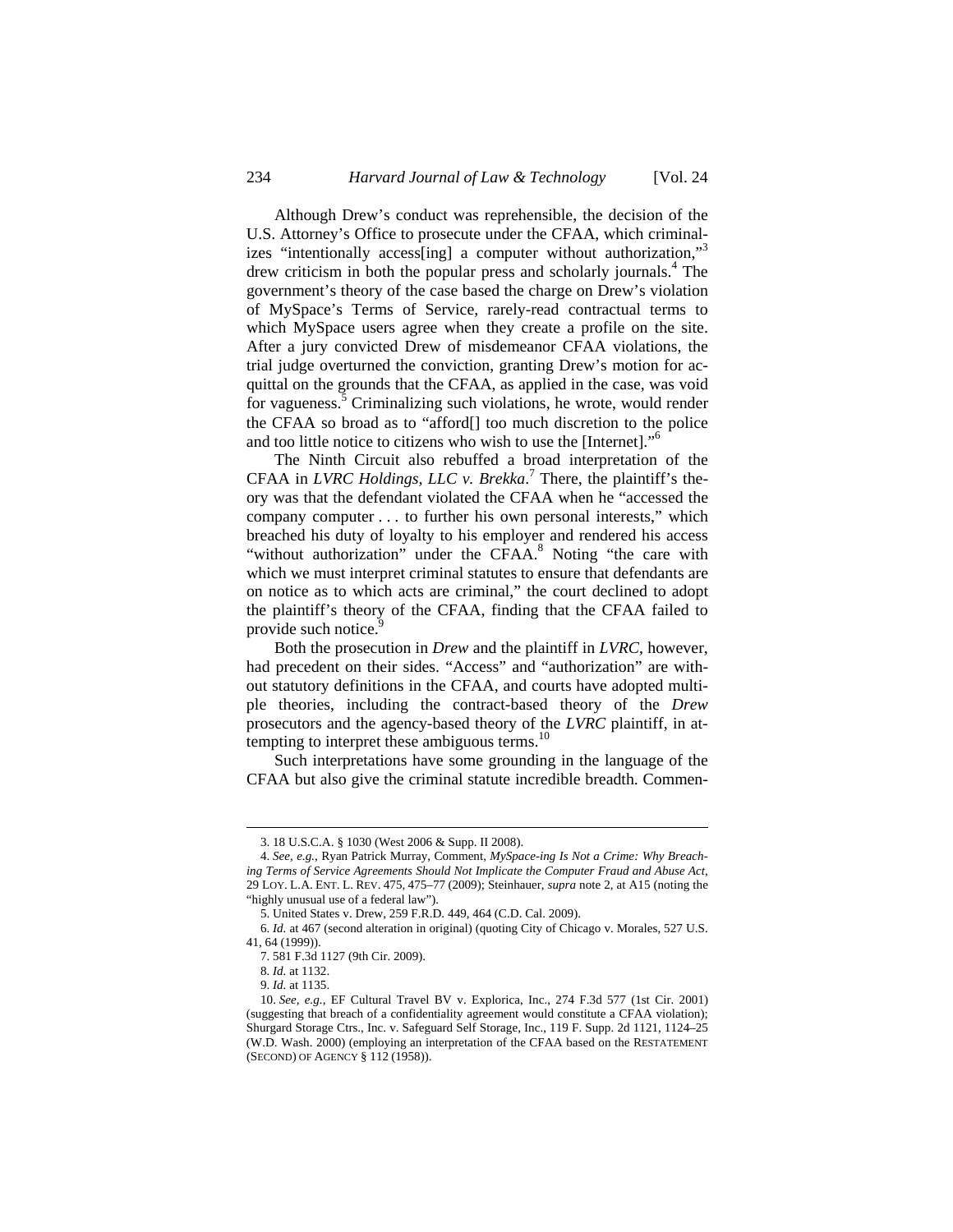tators have proposed various solutions to this problem.<sup>11</sup> Professor Orin Kerr's influential "code-based" theory, for example, predicates violations of the CFAA on the circumvention of a computer code barrier.<sup>12</sup> Although commentators have noted many positive policy implications of Kerr's theory,<sup>13</sup> it has received some criticism<sup>14</sup> and has yet to be adopted by the courts.<sup>15</sup>

In attempting to resolve the definitions of "access" and "authorization" in the CFAA, this Note turns to a heretofore ignored discipline: computer science. In creating operating systems, computer scientists devised security models designed to control the accessibility of files in a networked system with multiple users. Understanding these models can inform our understandings of "access" and "authorization" in the CFAA, just as understanding digital rights management can inform our understanding of copyright infringement and the design of cable television systems can inform our understanding of cable theft.<sup>16</sup>

In particular, this Note uses the concept of access control lists in the UNIX operating system, a common security model, to illustrate the primary features of security in the computer science context. It then argues for an interpretation of "access" and "authorization" in the CFAA that is based on an understanding of these features. This approach provides many of the policy benefits of Kerr's code-based approach while also better tracking the statutory language of the CFAA.

<sup>11.</sup> *See, e.g.*, Peter A. Winn, *The Guilty Eye: Unauthorized Access, Trespass and Privacy*, 62 BUS. LAW. 1395 (2007) (proposing a CFAA interpretation theory analogous to the two-part reasonable expectation of privacy test under the Fourth Amendment outlined in *Katz v. United States*, 389 U.S. 347 (1967)); Katherine Mesenbring Field, Note, *Agency, Code, or Contract: Determining Employees' Authorization Under the Computer Fraud and Abuse Act*, 107 MICH. L. REV. 819, 849–52 (2009) (proposing a hybrid theory combining code-based and contract-based approaches).

<sup>12.</sup> Orin S. Kerr, *Cybercrime's Scope: Interpreting "Access" and "Authorization" in Computer Misuse Statutes*, 78 N.Y.U. L. REV. 1596, 1644–60 (2003). A computer code barrier is one that relies on computer code to prevent a user from exceeding his or her privileges on a computer system. *See id.* at 1644.

<sup>13.</sup> *See* Field, *supra* note 11, at 841; Nicholas R. Johnson, Recent Development, *"I Agree" to Criminal Liability: Lori Drew's Prosecution Under § 1030(a)(2)(C) of the Computer Fraud and Abuse Act, and Why Every Internet User Should Care*, 2009 U. ILL. J.L. TECH. & POL'Y 561, 581–83.

<sup>14.</sup> *See, e.g.*, Winn, *supra* note 11, at 1419–21.

<sup>15.</sup> *See* United States v. Drew, 259 F.R.D. 449, 460 (C.D. Cal. 2009) ("[W]hile defining 'access' in terms of a code-based restriction might arguably be a preferable approach, no case has adopted it and the CFAA legislative history does not support it." (footnote omitted)). Kerr's theory is discussed below. *See infra* Part III.

<sup>16.</sup> *See, e.g.*, Paul J. Mass & Carl S. von Mehren, *Cable Theft: The Problem, the Need for Useful State Legislation, and a Proposed Solution for Georgia*, 35 EMORY L.J. 643, 644–49 (1986) (describing the design of cable television systems and how cable theft operates on those systems); Gideon Parchomovsky & Philip J. Weiser, *Beyond Fair Use*, 96 CORNELL L. REV. 91, 114–23 (2010) (describing various digital-rights management schemes in support of the authors' proposal regarding the fair use doctrine).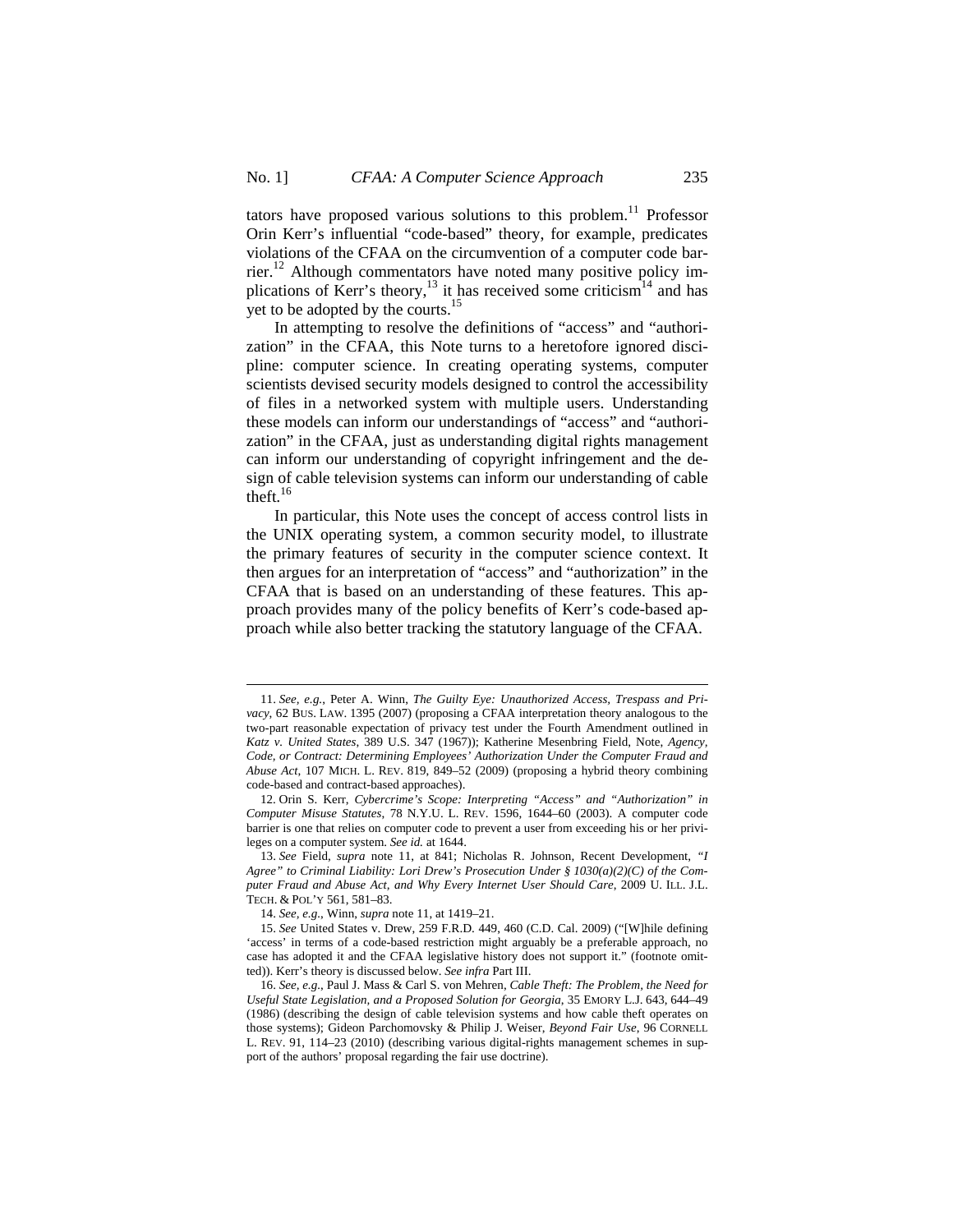This Note proceeds in four parts. Part II describes the CFAA, its legislative history, and current judicial attempts to interpret "access" and "authorization" in the CFAA. Part III describes Kerr's code-based theory and details the scholarly and judicial reactions to it, both positive and negative. Part IV proposes a new theory of interpretation of the CFAA, based on access control lists, that can unify the diverse interpretations of the CFAA while also closely tracking the statutory language. Part V concludes.

# II. THE CFAA AND JUDICIAL THEORIES OF CFAA INTERPRETATION

### *A. Statutory Language of the CFAA*

Courts and commentators have struggled to find a clear interpretation of the CFAA. $17$  The statute originated as part of the Comprehensive Crime Control Act of  $1984<sup>18</sup>$  and was directed toward the deterrence of hackers, representing an attitudinal change toward the still-nascent concept of computer hacking.<sup>19</sup> It originally criminalized various offenses where the perpetrator "knowingly accesse[d] a computer without authorization, or having accessed a computer with authorization, use[d] the opportunity such access provides for purposes to which such authorization does not extend  $\dots$  ...<sup>20</sup>

Today, despite several subsequent amendments, the CFAA still retains the "access" and "without authorization" language of the original 1984 statute, and both terms remain undefined by the statute. $21$ The latter half of the original requirement has since been replaced with the phrase "exceeds authorized access," which is statutorily defined as "to access a computer with authorization and to use such access to obtain or alter information in the computer that the accesser is not entitled so to obtain or alter."<sup>22</sup>

Accessing without authorization or exceeding authorized access are among the elements of several provisions of the CFAA. Specifically, the CFAA provides for criminal penalties for whomever accesses a computer without authorization or exceeds authorized access and (1) by means of such conduct, obtains national security information, $^{23}$  (2) thereby obtains information contained in a financial record,

22. *Id.* § 1030(e)(6).

<sup>17.</sup> Orin S. Kerr, *Vagueness Challenges to the Computer Fraud and Abuse Act*, 94 MINN. L. REV. 1561 (2010).

<sup>18.</sup> Pub. L. No. 98-473, 98 Stat. 1837 (1984).

<sup>19.</sup> H.R. REP. NO. 98-894, at 10–12 (1984).

<sup>20.</sup> Counterfeit Access Device and Computer Fraud and Abuse Act of 1984, Pub. L. No. 98–473, 98 Stat. 2190 (codified as amended at 18 U.S.C. § 1030 (2006)).

<sup>21. 18</sup> U.S.C.A. § 1030 (West 2006 & Supp. II 2008).

<sup>23.</sup> *Id.* § 1030(a)(1).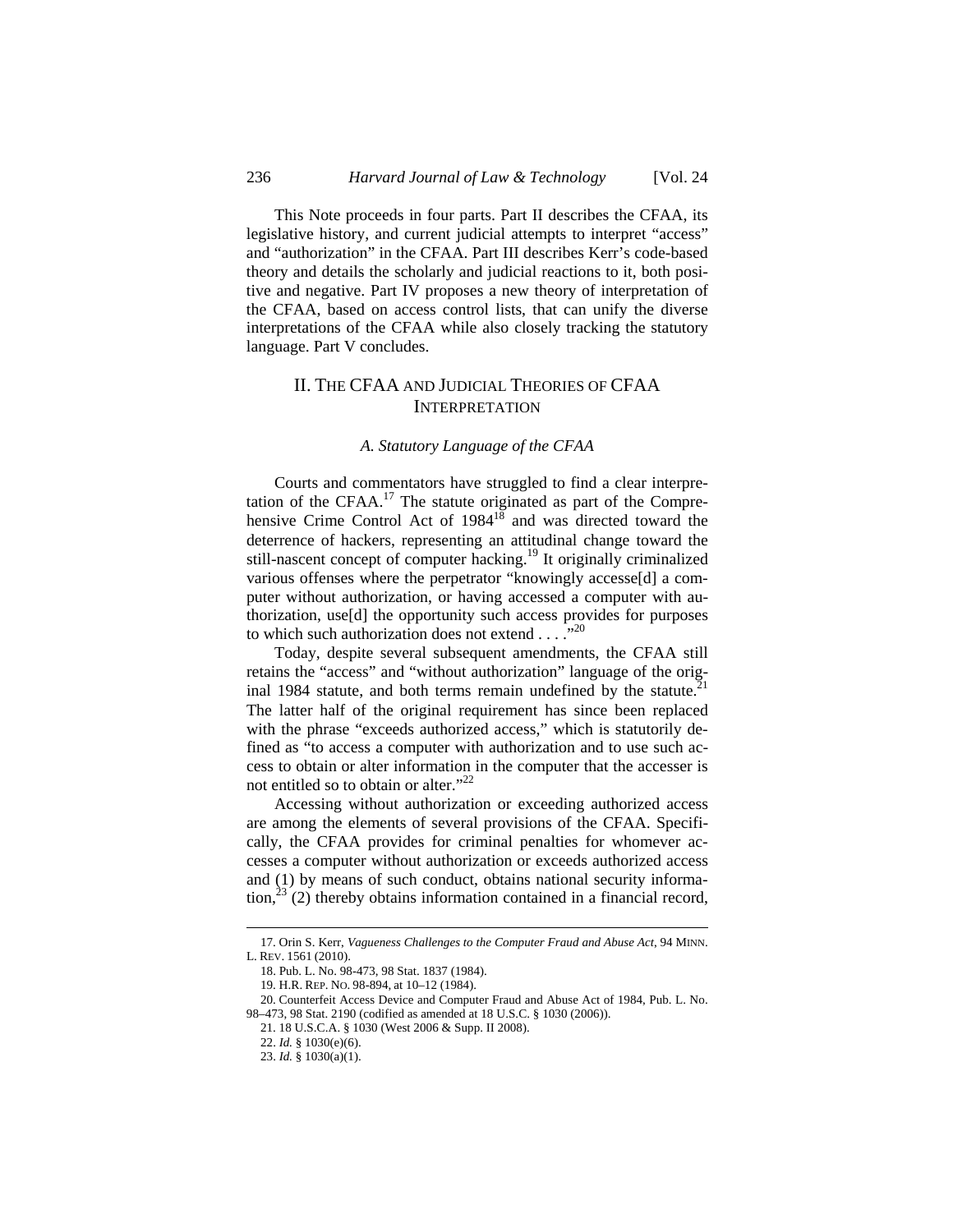information from any department or agency of the United States, or from any protected computer,<sup>24</sup> or (3) does so with intent to defraud, and by means of such conduct furthers the intended fraud and obtains anything of value.<sup>25</sup> To fulfill the scienter requirement, accessing without authorization or exceeding authorized access must be done knowingly or intentionally for all of these provisions; section  $1030(a)(5)(A)$ , however, requires intent to "cause<sup>[]</sup> damage without authorization."26

"Without authorization" is used alone in several provisions of the CFAA. Section 1030(a)(3) criminalizes accessing without authorization (but not exceeding authorized access to) a nonpublic computer of the federal government,<sup>27</sup> and sections  $1030(a)(5)(\overline{B})$  and (C) prohibit intentionally accessing a protected computer without authorization and recklessly causing damage, or causing damage and loss, respectively.<sup>28</sup>

Some sections of the CFAA do not require that one access a computer without authorization or that one exceed authorized access. Section 1030(a)(5)(A), for example, punishes knowingly causing the transmission of code that intentionally causes damage "without authorization" to a protected computer, so that the unauthorized activity is causing damage rather than accessing the computer.<sup>29</sup> Other sections of the CFAA punish trafficking in passwords or extortion based on a threat to a protected computer.<sup>30</sup>

## *B. Legislative History of the CFAA*

Because of the inherent ambiguity in the terms "access" and "authorization," courts have often turned to the CFAA's legislative history to aid in interpreting the statute.<sup>31</sup> The legislative history of the CFAA does not specifically delineate the situations in which access ought to be considered without or exceeding authorization, nor does it provide conclusive evidence for any particular interpretation of "authorization" and "access" under the CFAA.<sup>32</sup> Congress, in fact, appar-

<sup>24.</sup> *Id.* § 1030(a)(2). "Protected computer" is statutorily defined to be coextensive with the reach of Congress' Commerce Clause power. *Id.* § 1030(e)(2)(B).

<sup>25.</sup> *Id.* § 1030(a)(4).

<sup>26.</sup> *Id.* § 1030(a)(1)–(5).

<sup>27.</sup> *Id.* § 1030(a)(3).

<sup>28.</sup> *Id.* § 1030(a)(5)(B)–(C).

<sup>29.</sup> *Id.* § 1030(a)(5)(A).

<sup>30.</sup> *Id.* § 1030(a)(6) (password trafficking); *Id.* § 1030(a)(7) (extortion).

<sup>31.</sup> *See, e.g.*, United States v. Phillips, 477 F.3d 215, 219 (5th Cir. 2007); Clarity Servs. v. Barney, 698 F. Supp. 2d 1309, 1315 (M.D. Fla. 2010); Brett Senior & Assocs. v. Fitzgerald, No. 06-1412, 2007 WL 2043377 (E.D. Pa. July 13, 2007).

<sup>32.</sup> *See* Field, *supra* note 11, at 830 ("[B]ecause the legislative history contains independent support for each approach, no single approach is justified on the grounds that it represents the congressionally dictated interpretation of authorization.").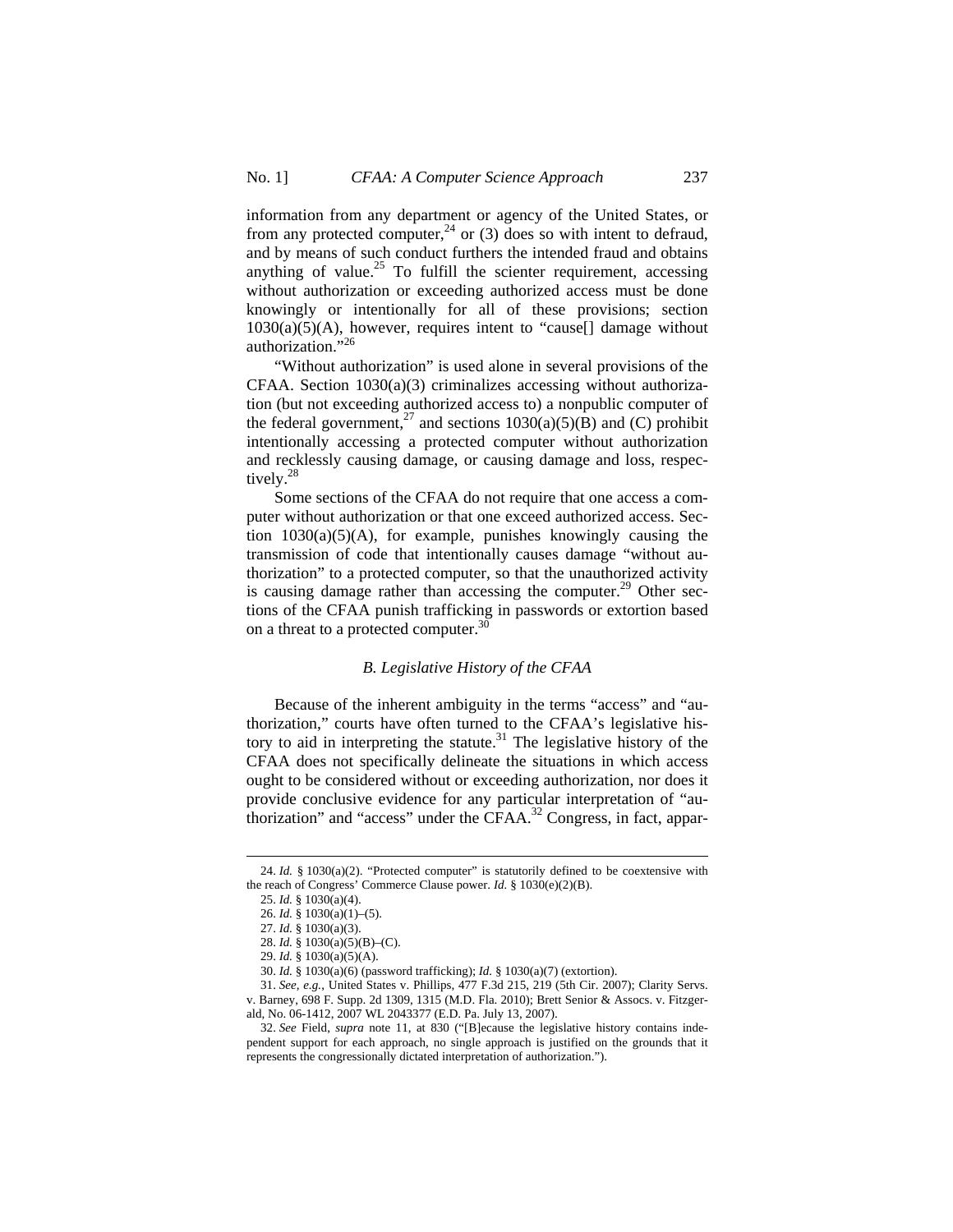ently believed that the term "exceeds authorized access" would be "self-explanatory."<sup>33</sup> The legislative history does, however, provide some general principles that are useful in interpreting these terms.

First, the legislative history of the CFAA shows that the statute was intended to apply only to crimes of computer misuse and not to crimes incidentally involving the use of a computer.<sup>34</sup> The House Report accompanying the original 1984 statute commented that

> [i]t is noteworthy that section 1030 deals with an "unauthorized access" concept of computer fraud rather than the mere use of a computer. Thus, the conduct prohibited is analogous to that of 'breaking and entering' rather than using a computer (similar to the use of a gun) in committing the offense. $35$

Professor Kerr elaborated on these two categories of computer crime, noting that "traditional crimes committed using computers raise few new issues for criminal law," and therefore do not warrant special treatment.<sup>36</sup> In contrast, crimes of computer misuse, which he defines as "conduct that intentionally, knowingly, recklessly, or negligently causes interference with the proper functioning of computers and computer networks," do "pose fresh challenges for criminal law," and therefore creating a separate crime for such conduct would be appropriate. $37$  The Senate Report accompanying the 1986 amendments to the CFAA expressed a similar desire not to include crimes that merely use a computer incidentally within the statute's scope.<sup>38</sup>

Second, motivated by concerns about hackers and the inadequate deterrent effect of existing criminal statutes, Congress intended that the CFAA fill gaps in the criminal statutory framework.<sup>39</sup> The 1984 House Report specifically cited, as examples of such gaps, two wire fraud cases that would not have been amenable to prosecution had computer access calls not been made across state lines.<sup>40</sup> The report also noted that "[i]t [was] obvious that traditional theft/larceny statutes [were] not the proper vehicle to control the spate of computer

<sup>33.</sup> *See* S. REP. NO. 99-432, at 13 (1986) ("Section (2)(g) establishes definitions for . . . the term 'exceeds authorized access,' and the term 'department of the United States,' all of which are self-explanatory.").

<sup>34.</sup> H.R. REP. NO. 98-894, at 32 (1984).

<sup>35.</sup> *Id.* 

<sup>36.</sup> *See* Kerr, *supra* note 12, at 1603.

<sup>37.</sup> *Id.* 

<sup>38.</sup> *See* S. REP. NO. 99-432, at 9 (1986) ("The Committee does not believe that a scheme or artifice to defraud should fall under the ambit of subsection (a)(4) merely because the offender signed onto a computer at some point near to the commission or execution of the fraud. . . . [T]he use of the computer must be more directly linked to the intended fraud.").

<sup>39.</sup> *See* H.R. REP. NO. 98–894, at 4 (1984).

<sup>40.</sup> *Id.* at 6.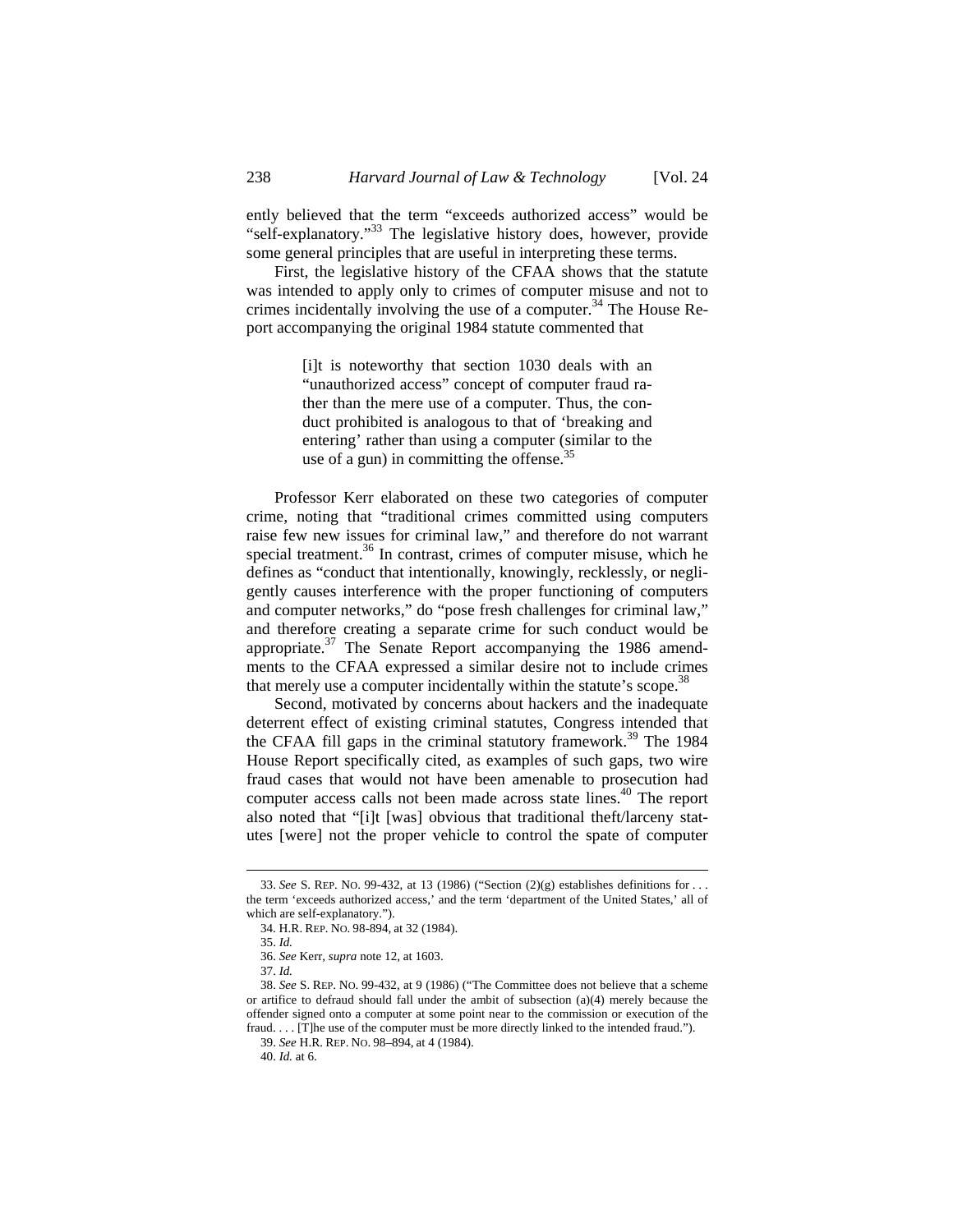abuse and computer assisted crimes."41 The 1996 Senate Report also cited gaps left by traditional theft and extortion laws as reasons for expanding the reach of the CFAA.<sup>42</sup>

At the same time, Congress, at least in early versions of the CFAA, evinced an intent to defer to traditional remedies when they would be effective. The 1984 House Report, for example, specifically instructed that the prohibitions in the CFAA ought not be interpreted to include "time stealing," urging that such behavior "should be handled privately or at the state or local level."<sup>43</sup> The 1986 Senate Report, in addressing the possibility that the CFAA would fail to cover some instances of computer "trespass," noted that such instances "may be subject to other criminal penalties if, for example, they violate trade secrets laws  $\ldots$ <sup>.,44</sup>

### *C. The Agency-Based Theory*

Since the CFAA's text and legislative history do not define either "authorization" or "access," courts have turned to other areas of the law to develop theories of interpretation of this language in the statute. Many of the judicial interpretations of the CFAA have arisen in suits brought by an employer against a disloyal or self-dealing employee.<sup>45</sup> Such civil suits are authorized under section (g) of the CFAA, which permits civil suits for certain violations of other sections of the CFAA.<sup>46</sup> Two major theories have arisen out of these cases that borrow from other areas of the law: one based on the principles of agency, and the other based on contract.

The agency theory was first advanced in *Shurgard Storage Centers, Inc. v. Safeguard Self Storage, Inc.*47 In *Shurgard*, one of the plaintiff's employees, after having received an employment offer from

<sup>41.</sup> *Id.* at 9.

<sup>42.</sup> *See* S. REP. NO. 104-357, at 3 (1996).

<sup>43.</sup> H.R. REP. NO. 98-894, at 22 (1984) ("There is also an exclusion in this offense if the defendant has authorization to use the computers and merely abuses that authorization by means of use of 'time stealing.' This latter offense should be handled privately or at the state or local level."). "Time stealing" involves being paid for doing work, but not actually performing any work during the time period in question. *See, e.g.*, Moore v. Dolgencorp, Inc., No. 1:05-CV-107, 2006 WL 2701058, at \*6 (W.D. Mich. Sept. 19, 2006) ("The act of being idle while clocked in is commonly referred to as 'stealing time.' Ordinarily this occurs when an employer clocks in but does not begin to perform her duties until some time later."). The report also excluded from criminalization the conduct of one authorized to access a government computer who "merely exceeds such authorization by the use of a computer in, for example, doing one's homework or playing computer games." Such conduct was to "be handled administratively" instead. H.R. REP. NO. 98-894, at 22 (1984).

<sup>44.</sup> S. REP. NO. 99-432, at 8 (1986).

<sup>45.</sup> *See, e.g.*, Int'l Airport Ctrs., LLC v. Citrin, 440 F.3d 418 (7th Cir. 2006); EF Cultural Travel BV v. Explorica, Inc., 274 F.3d 577, 582–84 (1st Cir. 2001); Brett Senior & Assocs. v. Fitzgerald, No. 06-1412, 2007 WL 2043377 (E.D. Pa. July 13, 2007).

<sup>46. 18</sup> U.S.C.A. § 1030(g) (West 2006 & Supp. II 2008).

<sup>47. 119</sup> F. Supp. 2d 1121 (W.D. Wash. 2000).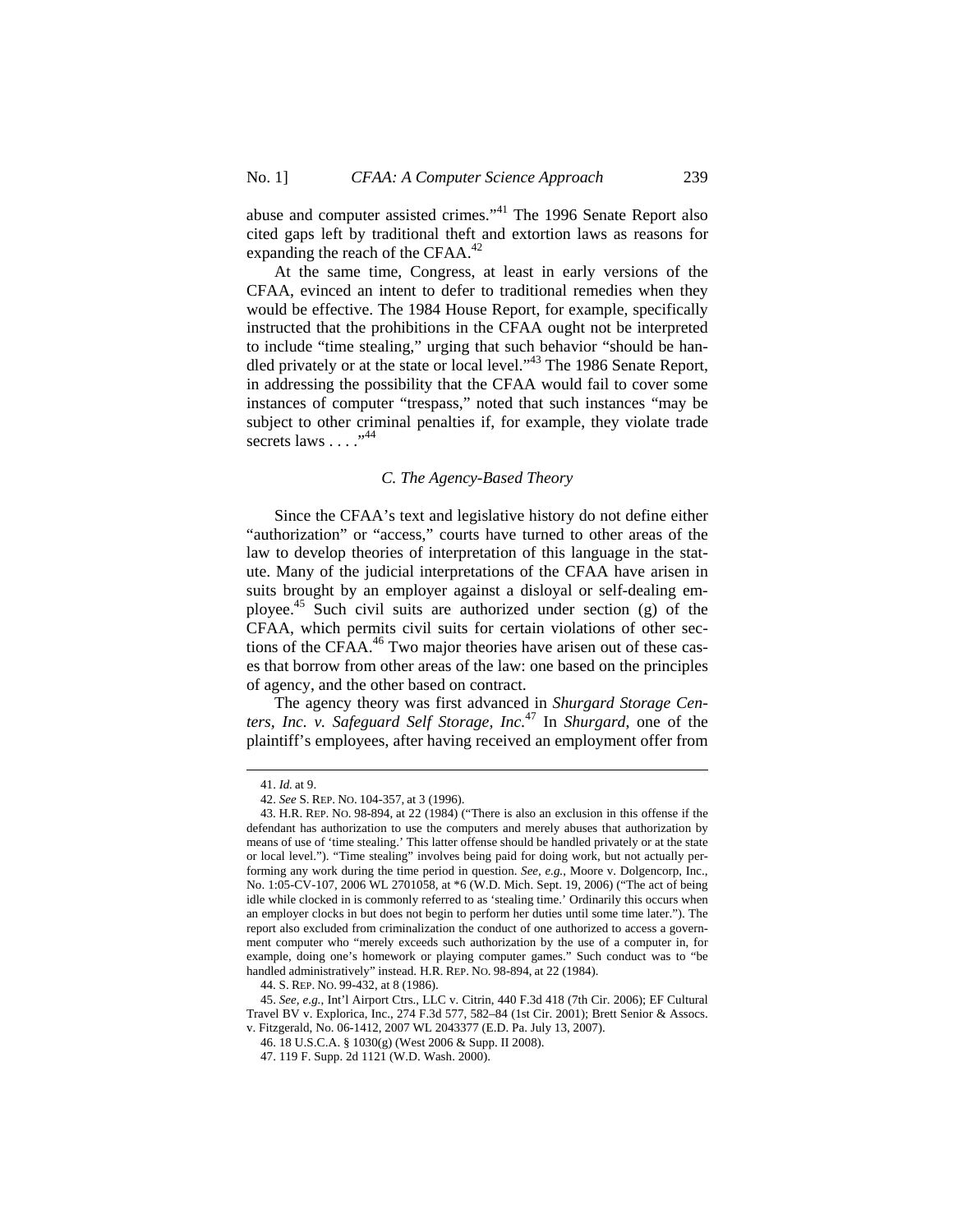the defendant, sent e-mails to the defendant containing the plaintiff's trade secrets and proprietary information.<sup>48</sup> The court, purporting to interpret the plain language of the statute, relied upon the Second Restatement of Agency, which states that "[u]nless otherwise agreed, the authority of an agent terminates if, without knowledge of the principal, he acquires adverse interests or if he is otherwise guilty of a serious breach of loyalty to the principal."49 Because the employee in question had "bec[o]me [an] agent[] of the defendant[,] . . . [he] lost [his] authorization and [was] 'without authorization' when [he] allegedly obtained and sent the proprietary information to the defendant via e-mail."<sup>50</sup> *Shurgard*'s approach to interpreting "authorization" spread to other district courts as well. $51$ 

The agency theory gained further credibility when the Seventh Circuit adopted it in *International Airport Centers, L.L.C. v. Citrin*. 52 There, the defendant was in the employ of the plaintiff when he decided to go into business for himself. Before returning a laptop the plaintiff had given him for work, Citrin loaded a secure-erasure program onto the laptop and used it to delete all of the data on the laptop.53 In reversing the district court's dismissal of the action under the CFAA, Judge Posner relied on agency principles and cited *Shurgard* as authority.54 Because Citrin "resolved to destroy files that incriminated himself and other files that were also the property of his employer, in violation of the duty of loyalty that agency law imposes," his authorization to use the laptop had ceased and he was in violation of the CFAA.<sup>55</sup>

## *D. The Contract-Based Theory*

Courts hearing CFAA cases in the employment context have also used a contract-based theory of interpretation.<sup>56</sup> The contract-based theory has also been frequently applied to cases involving violations of the terms of service of a network service provider.<sup>57</sup> Under the contract-based theory, once someone uses a computer in a way that vio-

<sup>48.</sup> *Id.* at 1123.

<sup>49.</sup> *Id.* at 1125 (quoting RESTATEMENT (SECOND) OF AGENCY § 112 (1958)).

<sup>50.</sup> *Id.*

<sup>51.</sup> *See, e.g.*, Int'l Sec. Mgmt. Grp., Inc. v. Sawyer, No. 3:06CV0456, 2006 WL 1638537, at \*20–21 (M.D. Tenn. June 6, 2006); HUB Grp., Inc. v. Clancy, No. Civ.A. 05- 2046, 2006 WL 208684, at \*3 (E.D. Pa. Jan. 25, 2006); George S. May Int'l Co. v. Hostetler, No. 04 C 1606, 2004 WL 1197395, at \*3 (N.D. Ill. May 28, 2004).

<sup>52. 440</sup> F.3d 418 (7th Cir. 2006).

<sup>53.</sup> *Id.* at 419.

<sup>54.</sup> *Id.* at 420.

<sup>55.</sup> *Id.*

<sup>56.</sup> *See, e.g.*, EF Cultural Travel BV v. Explorica, Inc., 274 F.3d 577, 582–84 (1st Cir. 2001) (finding a CFAA violation in an employee's breach of a confidentiality agreement).

<sup>57.</sup> *See, e.g.*, Register.com, Inc. v. Verio, Inc., 126 F. Supp. 2d 238 (S.D.N.Y. 2000); Am. Online, Inc. v. LCGM, Inc., 46 F. Supp. 2d 444 (E.D. Va. 1998).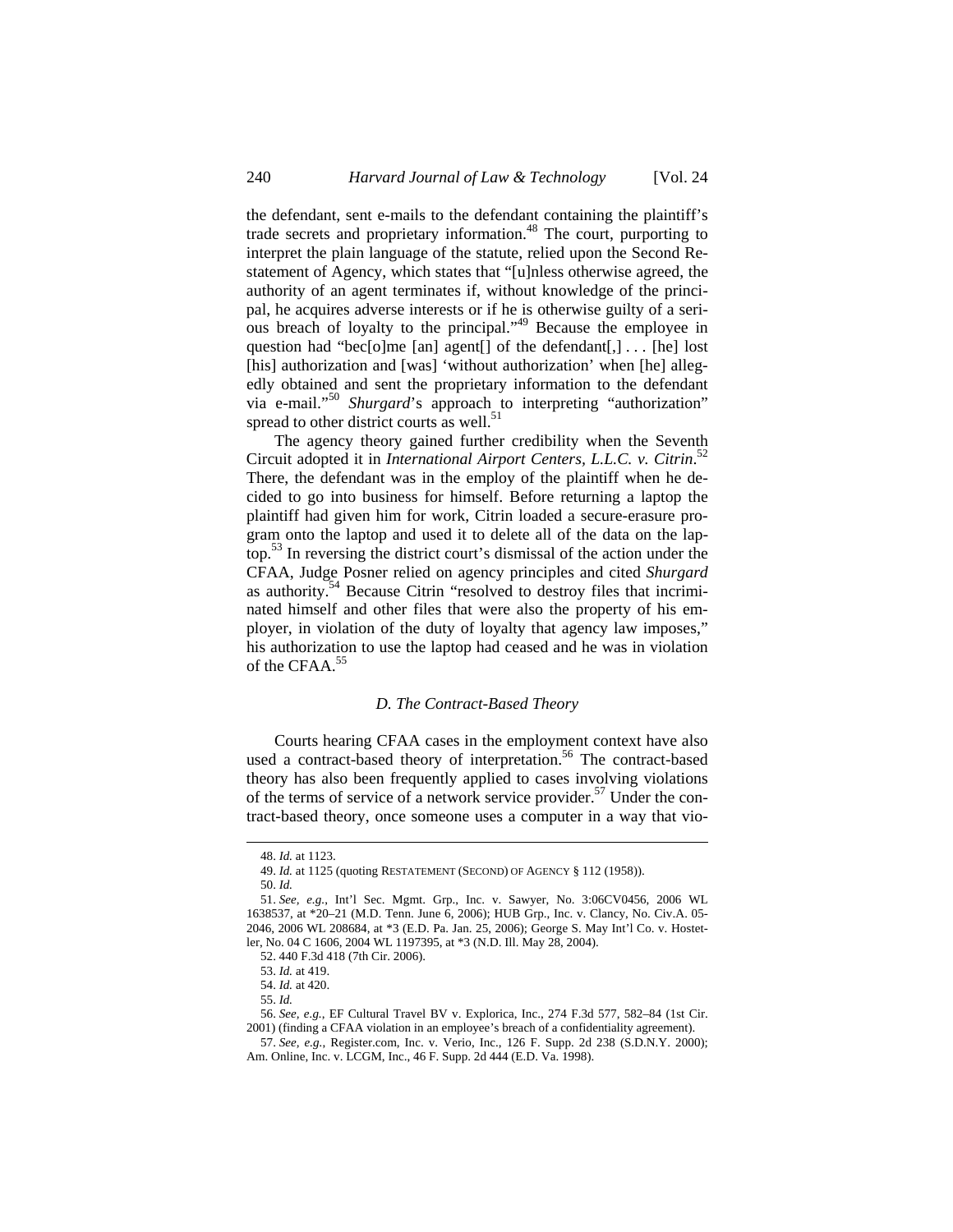lates his contract with the provider of his computer or network service, he has "exceeded authorized access" and therefore violates the CFAA.

Early in the development of CFAA case law, the First Circuit endorsed this theory in dicta in *United States v. Czubinski*. 58 In *Czubinski*, primarily a case dealing with wire fraud charges, an IRS employee had signed a contract acknowledging the IRS's policy of prohibiting his access to files in the IRS's database "for other than official purposes."59 Because Czubinski had used his access to peruse files for personal purposes, the court assumed without discussion that he "unquestionably exceeded authorized access to a Federal interest computer."60 Despite the lack of analysis in *Czubinski*, the First Circuit continued to use the contract-based theory of CFAA interpretation in future cases involving employer-employee relationships.<sup>61</sup>

Later, however, the contract-based theory of CFAA interpretation moved beyond the employer-employee relationship to clickwrap contracts in the Internet context. $62$  For example, some district court cases have held that the use of automated software to obtain information from Internet sources exceeded authorized access when it violated the terms of use of a website or service provider. $63$  Under this incarnation of the theory, a website owner or service provider can establish criminal liability through its terms of service, which are rarely read by patrons of the website or service.64 In *America Online, Inc. v. LCGM, Inc.*, for example, the defendants, who were America Online members, used extractor software programs to acquire large numbers of e-mail addresses to which they sent unsolicited spam.<sup>65</sup> The court found that such actions "violated AOL's Terms of Service," which prohibited sending unsolicited bulk e-mail advertisements, "and as

<sup>58. 106</sup> F.3d 1069 (1st Cir. 1997).

<sup>59.</sup> *Id.* at 1071 n.1.

<sup>60.</sup> *Id.* at 1078. This statement is dicta because, despite the defendant having supposedly exceeded authorized access, the court ruled for the defendant on the grounds that he did not gain any information of value through this access. *Id.* at 1078–79.

<sup>61.</sup> *See, e.g.*, EF Cultural Travel BV v. Explorica, Inc., 274 F.3d 577, 582–84 (1st Cir. 2001) (holding that plaintiff exceeded authorized access by violating his employment confidentiality agreement).

<sup>62.</sup> A clickwrap contract is one in which a computer user indicates assent with a mouse click rather than a signature. Wayne R. Barnes, *Rethinking Spyware: Questioning the Propriety of Contractual Consent to Online Surveillance*, 39 U.C. DAVIS L. REV. 1545, 1597 (2006).

<sup>63.</sup> *See* Register.com, Inc. v. Verio, Inc., 126 F. Supp. 2d 238, 253 (S.D.N.Y. 2000); Am. Online, Inc. v. LCGM, Inc., 46 F. Supp. 2d 444, 450 (E.D. Va. 1998); *see also* EF Cultural Travel BV v. Zefer Corp., 318 F.3d 58, 62–63 (1st Cir. 2003). *But see* United States v. Drew, 259 F.R.D. 449, 462-67 (C.D. Cal. 2009) (rejecting the contract-based theory as void for vagueness).

<sup>64.</sup> *See* Kerr, *supra* note 17, at 1582 ("Few people bother to read [terms of service], much less follow them."); Mark A. Lemley, *Terms of Use*, 91 MINN. L. REV. 459, 463 (2006) (noting that "people rarely read the terms of use").

<sup>65. 46</sup> F. Supp. 2d at 448.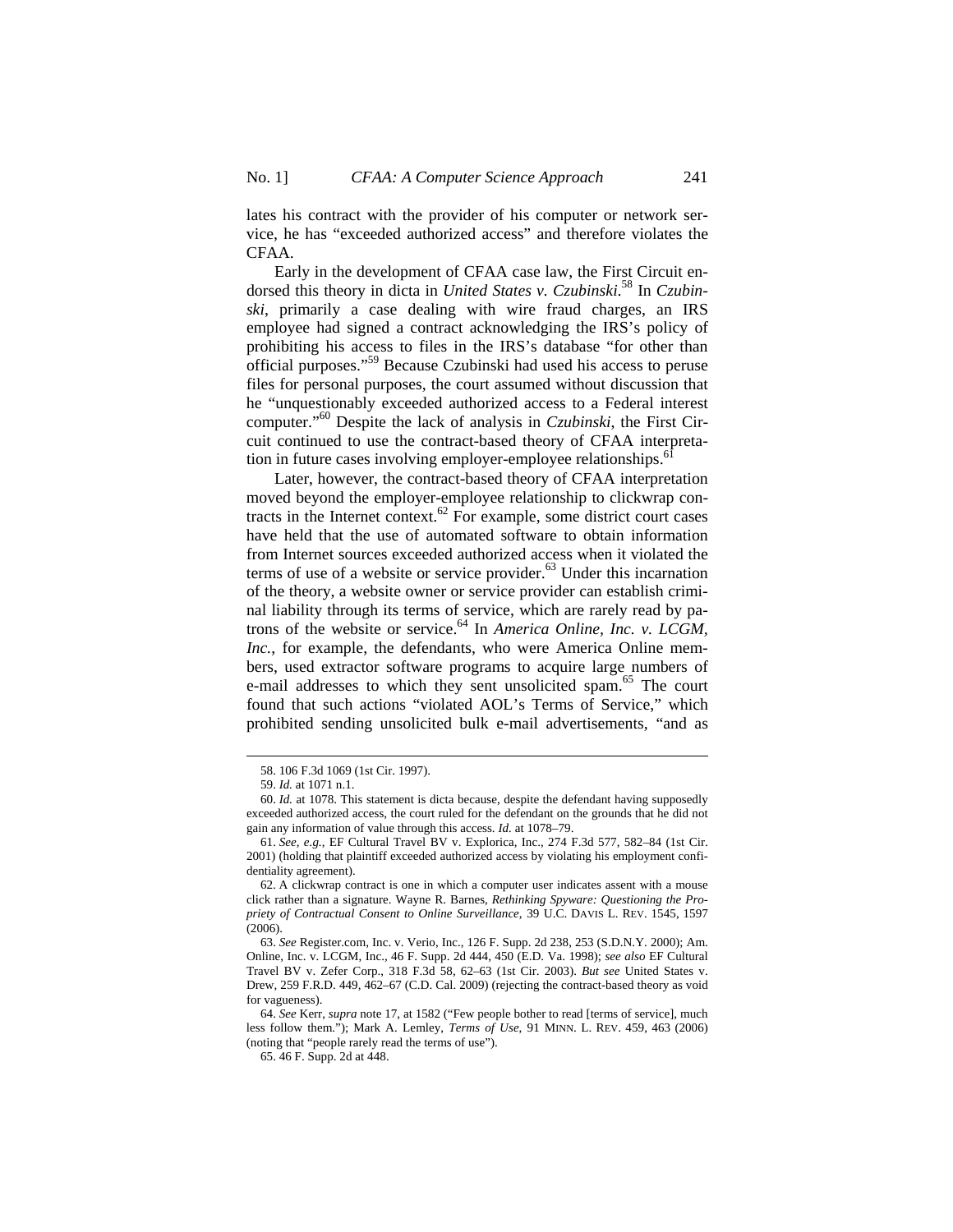such [were] unauthorized."<sup>66</sup> Since the CFAA is primarily a criminal statute, in these contexts the contract-based theory effectively allows private network service providers to have broad discretion in choosing which uses of their services could subject a user to criminal sanctions.

## *E. Criticism of the Agency- and Contract-Based Theories*

Because both the agency and the contract theories of CFAA interpretation provide an employer or service provider with considerable power to define criminal violations, there has been significant scholarly and judicial concern over the potential overbreadth of the CFAA under these theories. In particular, shortly after the announcement of the Lori Drew indictment, commentators added numerous articles to the scholarly literature decrying the prosecution's contractbased interpretation of the CFAA and its potential to criminalize conduct in which normal law-abiding citizens regularly engage,  $67$  a contention ultimately accepted by the *Drew* court.<sup>68</sup>

Courts and commentators have also expressed a number of concerns about the agency theory. First, some courts have held that an agency theory reading of the CFAA is contrary to the plain language of the statute.69 According to these decisions, the *Citrin-Shurgard* line of reasoning reads the CFAA "as if it said 'exceeds authorized use' instead of 'exceeds authorized access,'"<sup>70</sup> an improper reading since "[n]othing in the CFAA suggests that a defendant's liability for accessing a computer without authorization turns on whether the defendant breached a state law duty of loyalty to an employer."<sup>71</sup> These courts also noted that a narrower reading of the CFAA is especially appropriate in light of the rule of lenity, which counsels construing any ambiguity against a reading favoring the government.<sup>72</sup>

<sup>66.</sup> *Id.* at 448, 450.

<sup>67.</sup> *See, e.g.*, Kristopher Accardi, Comment, *Is Violating an Internet Service Provider's Terms of Service an Example of Computer Fraud and Abuse?: An Analytical Look at the Computer Fraud and Abuse Act, Lori Drew's Conviction and Cyberbullying*, 37 W. ST. U. L. REV. 67 (2009); Johnson, *supra* note 13; Murray, *supra* note 4.

<sup>68.</sup> *See Drew*, 259 F.R.D. at 462–67.

<sup>69.</sup> *See, e.g.*, LVRC Holdings, LLC v. Brekka, 581 F.3d 1127, 1135 (9th Cir. 2009); Clarity Servs., Inc. v. Barney, 698 F. Supp. 2d 1309, 1314–16 (M.D. Fla. 2010) (quoting Lockheed Martin Corp. v. Speed, 81 U.S.P.Q. 2d 1669, 1673–74 (M.D. Fla. 2006)); Black & Decker (US), Inc. v. Smith, 568 F. Supp. 2d 929, 934–35 (W.D. Tenn. 2008); Brett Senior & Assocs. v. Fitzgerald, No. 06-1412, 2007 WL 2043377, at \*3 (E.D. Pa. July 13, 2007); *see also* ReMedPar, Inc. v. AllParts Med., LLC, 683 F. Supp. 2d 605, 611–13 (M.D. Tenn. 2010) (quoting *LVRC*, 581 F.3d at 1135, and *Black & Decker*, 568 F. Supp. 2d at 934–36).

<sup>70.</sup> *Brett Senior*, 2007 WL 2043377, at \*4.

<sup>71.</sup> *LVRC*, 581 F.3d at 1135.

<sup>72.</sup> *See, e.g.*, *id.*; *Clarity Servs.*, 698 F. Supp. 2d. at 1316. Some courts also cite the CFAA's legislative history in support of a narrower reading of "without authorization," but this is based on an apparent misreading of the legislative history. One decision, for example, cites legislative history as evincing a Congressional intent to "eliminate coverage for authorized access that aims at 'purposes to which such authorization does not extend,' thereby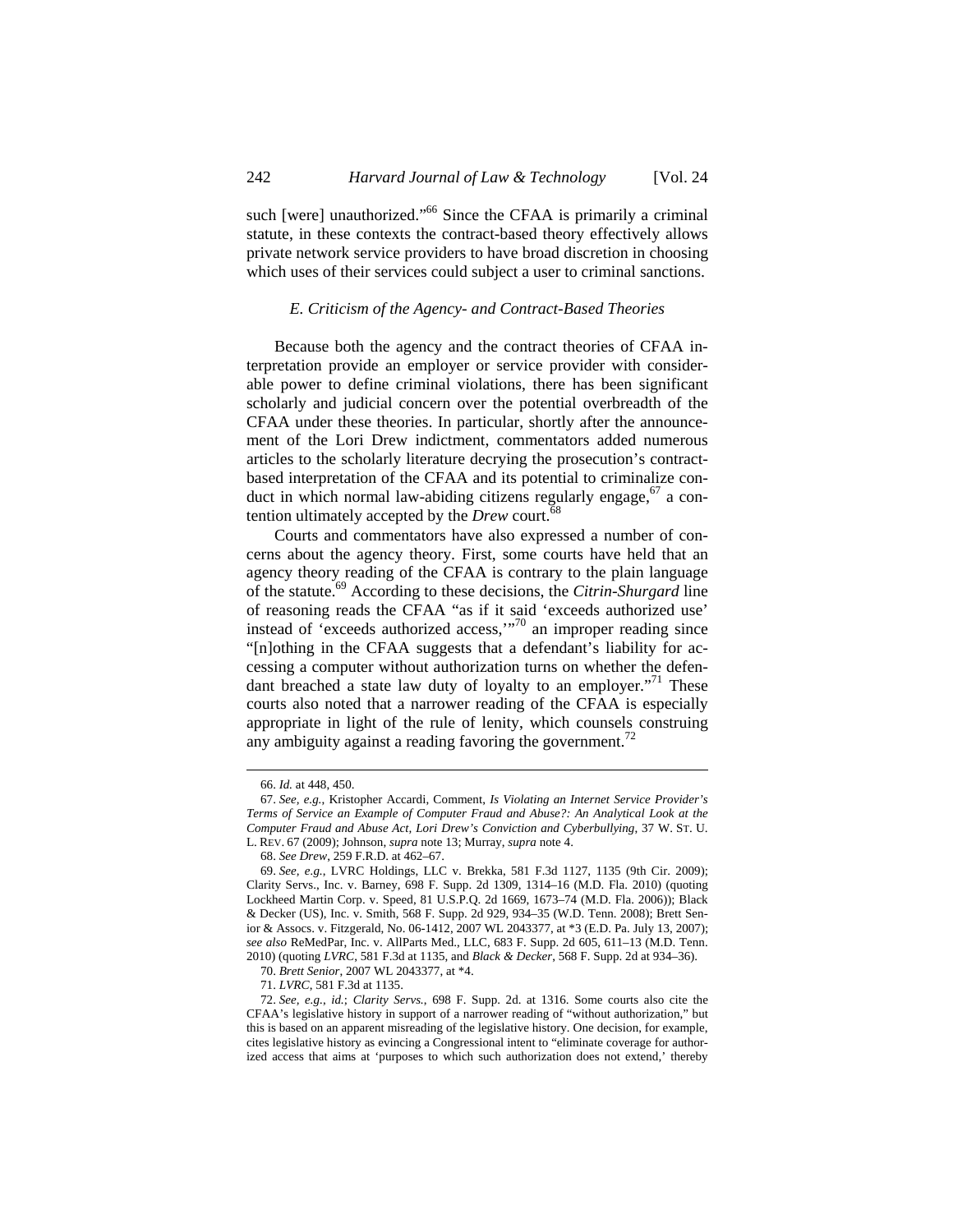Second, the application of agency law in CFAA cases tends to render the statute's scope broad and uncertain. Under the agency theory, relatively innocent workplace conduct can constitute a violation of the CFAA simply because it does not align with the employer's interest and is therefore considered unauthorized.<sup>73</sup>

Finally, both the agency and contract theories have the potential to extend jurisdiction beyond the CFAA's originally intended scope, thereby disturbing established policy preferences. Specifically, the contract theory has the potential to encroach on federal copyright law and First Amendment law.<sup>74</sup> More generally, both theories can interfere with state regulation of employer-employee relations<sup>75</sup> and with established policy preferences in trade secret law.76

# III. THE "CODE-BASED" THEORY OF INTERPRETATION

Professor Orin Kerr expressed concerns similar to these in 2003, noting that the logical extension of the contract- and agency-based

<sup>&#</sup>x27;remov[ing] from the sweep of the statute one of the murkier grounds of liability, under which a [person's] access to computerized data might be legitimate in some circumstances, but criminal in other (not clearly distinguishable) circumstances that might be held to exceed his authorization.'" *Clarity Servs.*, 698 F. Supp. 2d at 1315 (alterations in original) (quoting S. REP. NO. 99-432, at 21 (1986)). The quoted passage, in fact, reflects only the views of two senators, not the entire committee. S. REP. NO. 99-432, at 20 (1986). Moreover, it refers specifically to section  $1030(a)(3)$  of the CFAA and to federal employees' attempts to comply with the Freedom of Information Act, not the CFAA more generally. *Id*.

<sup>73.</sup> *Clarity Servs.*, 698 F. Supp. 2d at 1316 ("Furthermore, if an employee's authorization terminates at the moment the employee acquires an interest adverse to the employer, an employee who checks personal email at work commits a federal crime."); Field, *supra* note 11, at 845 ("[A] court that finds authorization to be totally terminated . . . would impose CFAA liability on an employee for carrying out normal employment duties . . . .").

<sup>74.</sup> *See* Christine D. Galbraith, *Access Denied: Improper Use of the Computer Fraud and Abuse Act To Control Information on Publicly Accessible Internet Websites*, 63 MD. L. REV. 320, 323 (2004) (noting that the contract-based theory has "allowed website owners to utilize the CFAA to override the carefully balanced provisions of the copyright laws and improperly restrict speech in violation of the First Amendment").

<sup>75.</sup> *See* Brett Senior & Assocs. v. Fitzgerald, No. 06-1412, 2007 WL 2043377, at \*5 (E.D. Pa. July 13, 2007) ("It is unlikely that Congress, given its concern 'about the appropriate scope of Federal jurisdiction' in the area of computer crime, intended essentially to criminalize state-law breaches of contract.") (quoting S. REP. NO. 99-432, at 4 (1986)); *see also* Sarah Boyer, Note, *Computer Fraud and Abuse Act: Abusing Federal Jurisdiction?*, 6 RUTGERS J.L. & PUB. POL'Y 661, 688 (2009) ("It is unlikely that  $\dots$  the legislature  $\dots$ intended for claims to be brought in federal court relating to employees who view and steal information which they are permitted to have access to on a regular basis. There are already appropriate [state] remedies for such situations . . . .").

<sup>76.</sup> *See* Kyle W. Brenton, *Trade Secret Law and the Computer Fraud and Abuse Act: Two Problems and Two Solutions*, 2009 U. ILL. J.L. TECH. & POL'Y 429, 429–30 (noting the potential for broad CFAA interpretations to disturb policy choices made in trade secret law); Boyer, *supra* note 75, at 688 (listing state trade secret law remedies as a more appropriate option than a CFAA remedy); Field, *supra* note 11, at 845–46; *see also* Orbit One Commc'ns, Inc. v. Numerex Corp., 692 F. Supp. 2d 373, 386 (S.D.N.Y. 2010) ("It would be imprudent to interpret the CFAA, in a manner inconsistent with its plain meaning, to transform the common law civil tort of misappropriation of confidential information into a criminal offense.").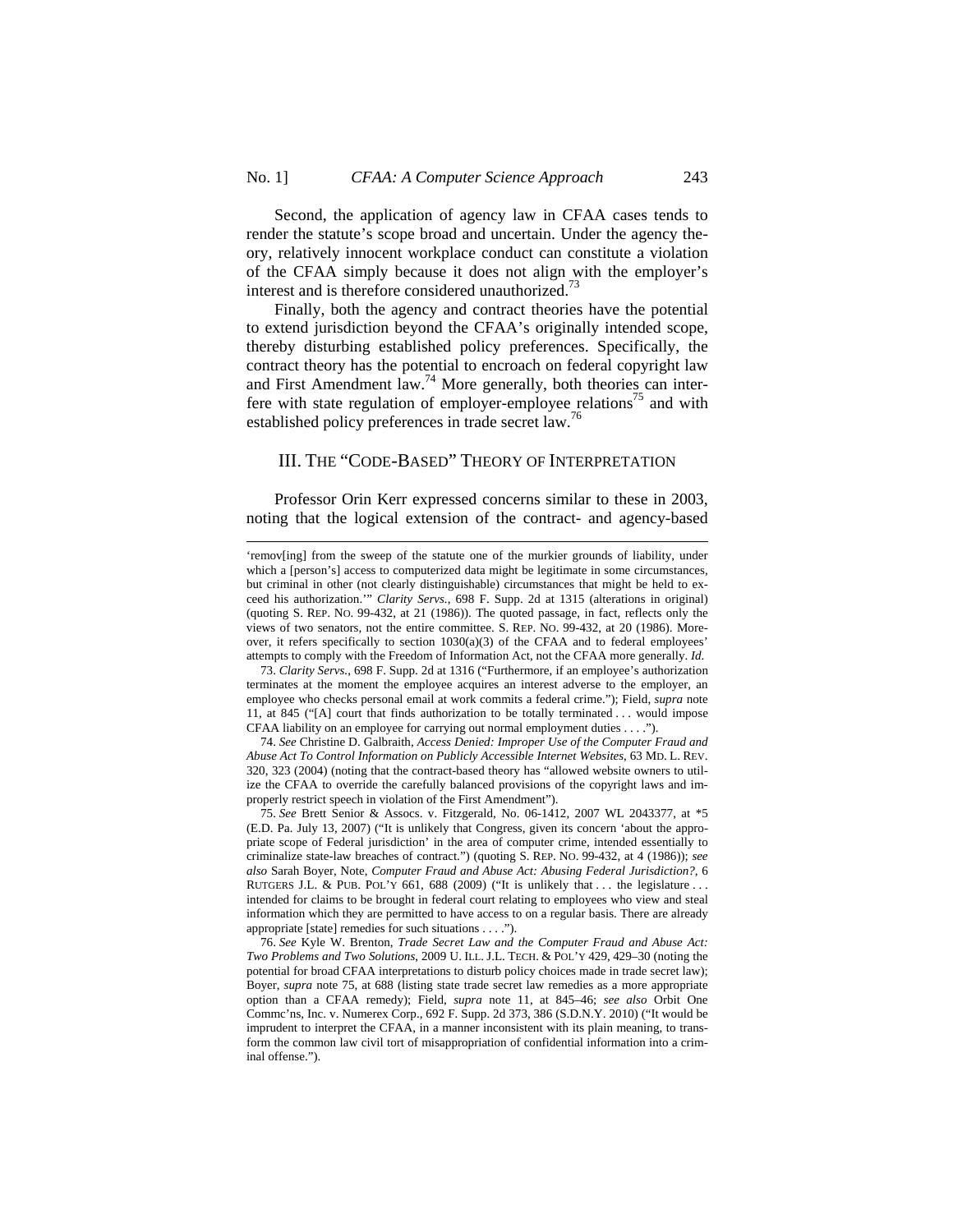theories of CFAA interpretation could potentially lead to untenable results.<sup>77</sup> In particular, Kerr cautioned that the agency theory could "criminalize an employee's use of an employer's computer for anything other than work-related activities,"<sup>78</sup> and that the contract theory places too much power in the hands of private actors to determine criminal liability.<sup>7</sup>

To address these problems, Kerr proposed a new "code-based" theory of interpreting "access" and "authorization" in the CFAA. This Part examines this influential code-based theory: Part III.A outlines the basics of the theory and justifications for it, and Part III.B discusses the theory's limitations.

### *A. The Code-Based Theory*

Kerr, arguing that the current judicial theories of interpreting the CFAA are inadequate, suggested a new approach to the CFAA: reject contract- and agency-based theories of authorization entirely and only recognize CFAA violations where the potential offender has circumvented code-based restrictions.<sup>80</sup> Kerr explains that a user can circumvent code-based restrictions in two ways: first, the user can "trick the computer" by entering another user's username and password to log onto the system, and second, the user can exploit software vulnerabilities to elevate his privileges on the system. $81$ <sup>T</sup> Although other commentators have proposed different approaches to dealing with the overbreadth problem,<sup>82</sup> Kerr's code-based theory remains the leading academic theory of CFAA interpretation.<sup>83</sup>

Kerr justifies his approach on a number of grounds. First, a codebased theory would "encourag[e] users to protect their privacy in the way most likely to be technically effective . . . rather than by attempting to establish privacy via mere contractual agreements."<sup>84</sup> Such an

 $\overline{a}$ 

82. *See supra* note 11 and accompanying text.

<sup>77.</sup> *See* Kerr, *supra* note 12, at 1633–34, 1650–51 (noting that the agency theory is "strikingly broad" and that the contract-based theory "grants computer network owners too much power to regulate what Internet users do").

<sup>78.</sup> *Id.* at 1634.

<sup>79.</sup> *See id*. at 1650–51. Professor Kerr has since reiterated his concerns about contractbased CFAA interpretation, noting that "criminalizing [terms of service] violations would for the most part give the government the ability to arrest anyone who regularly uses the Internet." Kerr, *supra* note 17, at 1582.

<sup>80.</sup> *See* Kerr, *supra* note 12, at 1649.

<sup>81.</sup> *Id.* at 1644–45.

<sup>83.</sup> *See, e.g.*, Patricia L. Bellia, *Defending Cyberproperty*, 79 N.Y.U. L. REV. 2164, 2258 (2004) ("Courts would better serve both the statutory intent of the CFAA and public policy by limiting its application to unwanted uses only in connection with code-based controls on access."); Sara M. Smyth, *Back to the Future: Crime and Punishment in Second Life*, 36 RUTGERS COMPUTER & TECH. L.J. 18, 41 (2009) ("Professor Kerr, a leading scholar on cybercrime, has observed that regulation by code is ultimately far more effective than regulation by contract.").

<sup>84.</sup> Kerr, *supra* note 12, at 1651.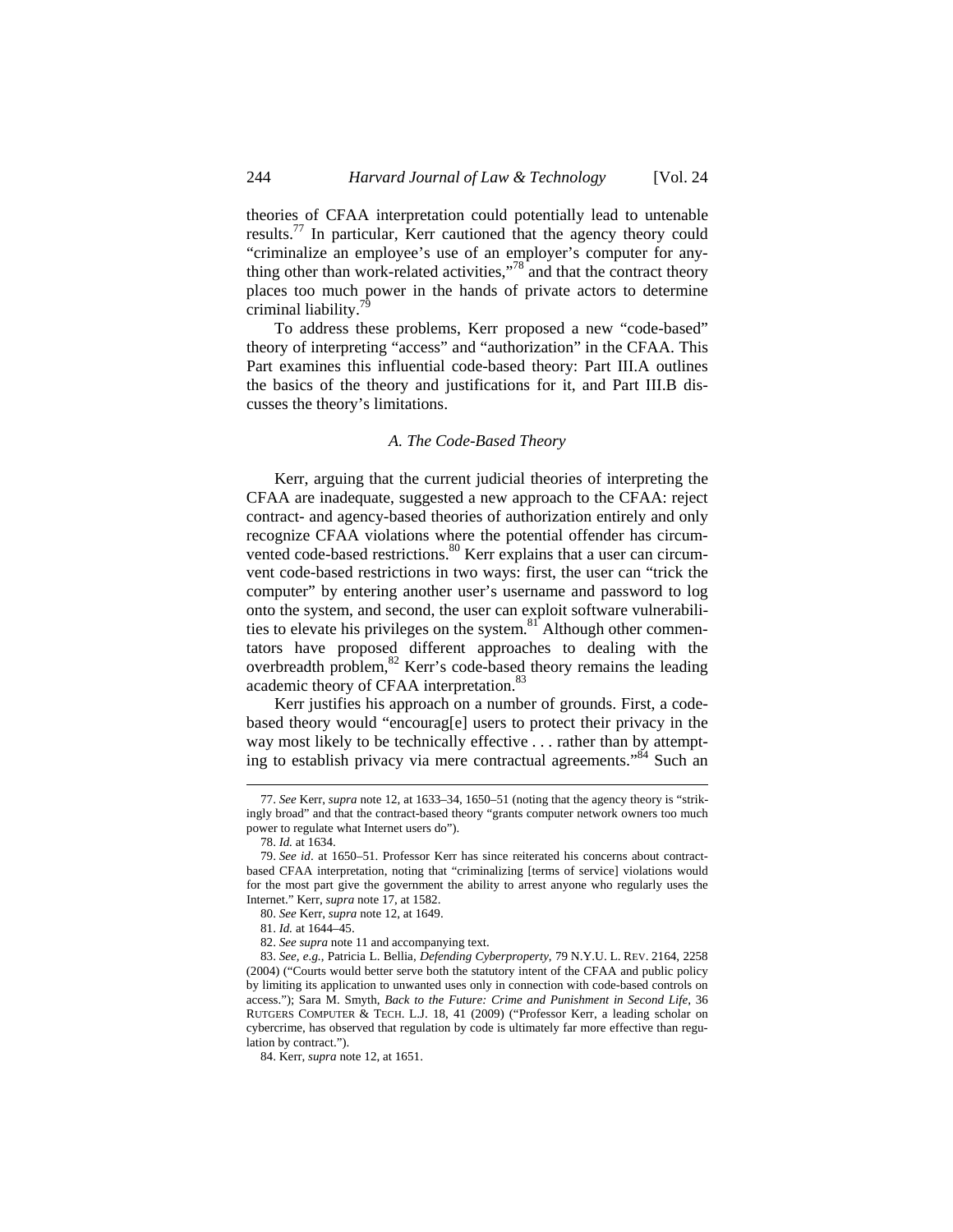approach would draw a "more balanced line between openness and privacy [than contract-based theories]."<sup>85</sup>

Second, the theory draws on the common-law distinction of fraud in the inducement, which is typically not criminalized in consentbased crimes, and fraud in the factum, which typically is criminalized. Kerr argues that contract-based theories are more analogous to the former, and the code-based theory is more analogous to the latter.<sup>86</sup> The computer is "tricked" into thinking the user is someone else when the user circumvents code-based restrictions, but when a user merely violates a contract-based restriction, the computer rightly "believed" the user's stated identity.<sup>87</sup>

Third, Kerr notes that criminalizing the circumvention of codebased restrictions is more justifiable than criminalizing contract violations when considering the retributive purpose of punishment.<sup>88</sup> Whereas a contract violation involving a computer involves a "lesser invasion [of privacy] based on an assumption of risk," the "circumvention of code-based restrictions threatens more substantial privacy interests," akin to the "breaking in" element of burglary.<sup>89</sup> The codebased theory, therefore, protects against more culpable conduct than does the contract theory.

Finally, a code-based theory avoids the constitutional questions of overbreadth and void for vagueness concerns raised by a contractbased approach.<sup>90</sup> Unlike a contract-based approach, which would "allow a computer owner . . . to control authorization by contract as a tool to criminalize any viewpoint or status the owner wishes to target," including acts protected by the First Amendment, a code-based approach would result in a narrower interpretation of the CFAA that does not leave the unilateral power to criminalize in a computer owner's hands. $91$  A contract-based approach invites void for vagueness concerns because it can criminalize violations of terms of service that are rarely read and often difficult to interpret, whereas a code-based approach avoids these concerns by ignoring the terms of service.  $92$ Other commentators who have praised the code-based approach have consistently lauded the theory's ability to avoid these constitutional concerns.93

<sup>85.</sup> *Id.* 

<sup>86.</sup> *Id.* at 1655.

<sup>87.</sup> *Id.* at 1654–55.

<sup>88.</sup> *Id.* at 1657–58.

<sup>89.</sup> *Id.* at 1657.

<sup>90.</sup> *See id.* at 1658–59.

<sup>91.</sup> *Id.* at 1658.

<sup>92.</sup> *See id.* at 1659.

<sup>93.</sup> *See, e.g.*, Bellia, *supra* note 83, at 2258 (advocating a variant of Kerr's theory in part because "an interpretation that tied liability to activities inconsistent with [contractual] limitations would criminalize a broad range of conduct"); *see also* Field, *supra* note 11, at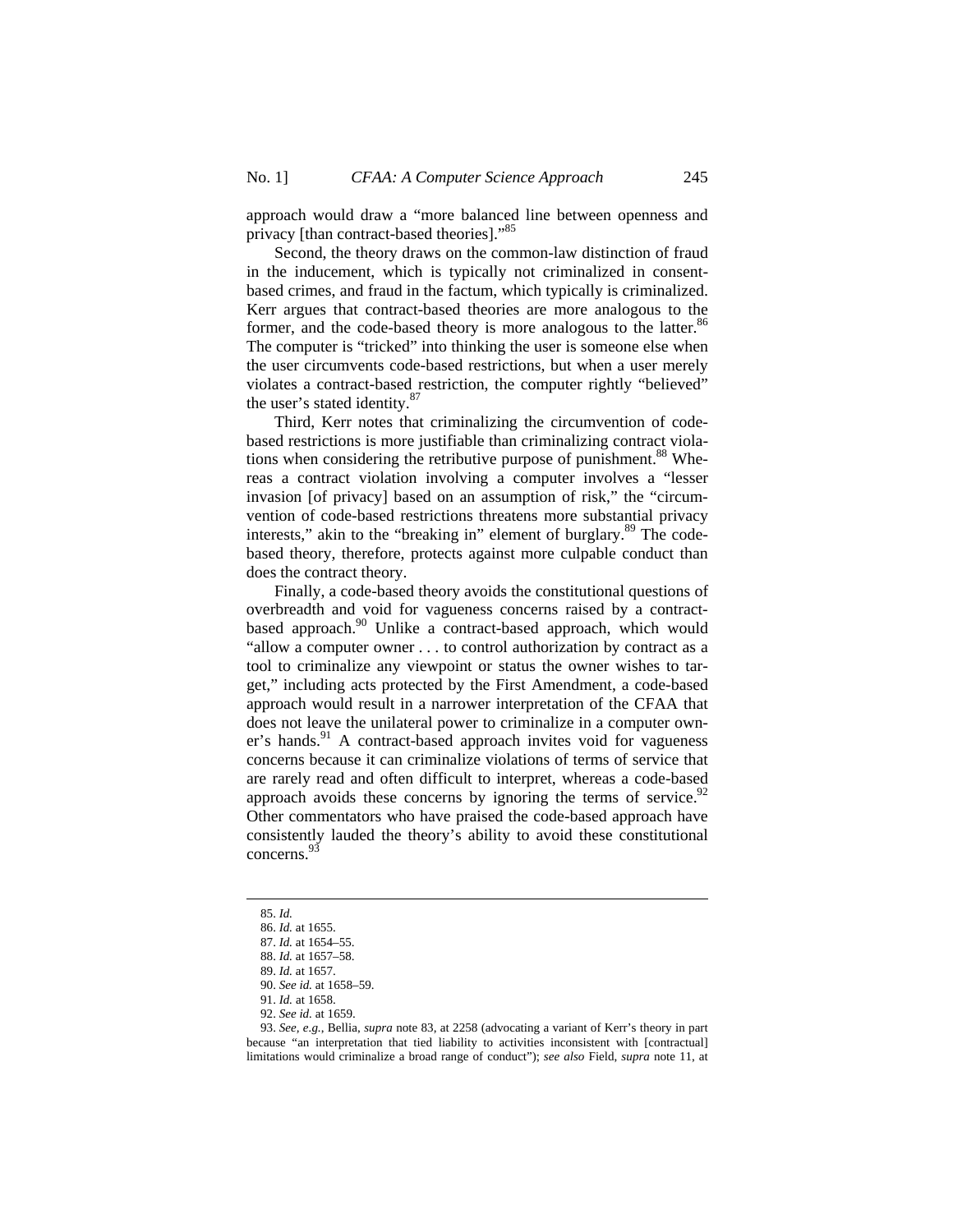### *B. Limitations of the Code-Based Theory*

The code-based theory, however, is not without problems. The main criticism leveled against Kerr's theory is that it runs contrary to the statutory language and legislative history, which clearly distinguish "without authorization" and "exceeds authorized access."<sup>94</sup> Kerr suggests that policy-based considerations favor the code-based interpretation of the CFAA, but acknowledges that by applying the single criterion of code-based restriction circumvention to both "without authorization" and "exceeds authorized access," the different phrases are essentially collapsed into a single meaning.<sup>95</sup> Such an interpretation would run counter to the Supreme Court's admonition to courts "to give effect, if possible, to every word Congress used."<sup>96</sup> Kerr justifies the approach of collapsing the two statutory phrases by insisting that the alternative, "interpret[ing] the phrase 'exceeds authorized access' to include breaches of contract," would "create a remarkably broad criminal prohibition that has no connection to the rationales of criminal punishment."97 Because of the concern about overbreadth, instead of using this provision to target employee computer misuse, Kerr argues that "[t]he better approach is for legislatures to enact new criminal statutes focused directly at the problem of employee database abuse."98 Therefore, "considerations of policy" favor a code-based interpretation of "exceeds authorized access" under this theory.<sup>99</sup>

Other criticisms have also been leveled at the code-based theory. In some cases, for example, the code-based theory may be underinclusive because it respects only computer code as a method of protecting one's data.<sup>100</sup> Such a limitation may "artificially restrict<sup>[]</sup> the

<sup>836, 843–46 (</sup>advocating Kerr's approach as the default interpretation of the CFAA and criticizing the manipulability of the agency theory).

<sup>94.</sup> *See* Winn, *supra* note 11, at 1419 ("Unfortunately, code based readings of unauthorized access are flatly inconsistent with the explicit language of an unauthorized access statute such as the CFAA, which makes a clear distinction between 'unauthorized access' and 'access in excess of authorization.'"); *see also* United States v. Drew, 259 F.R.D. 449, 460 (C.D. Cal. 2009) (noting, in dismissing Professor Bellia's variant of Kerr's theory, that "while defining 'access' in terms of a code-based restriction might arguably be a preferable approach, no case has adopted it and the CFAA legislative history does not support it." (footnote omitted)). *But see* Int'l Airport Ctrs., L.L.C. v. Citrin, 440 F.3d 418, 420 (7th Cir. 2006) (noting that while "[t]he difference between 'without authorization' and 'exceeding authorized access'" is "not quite invisible," it is nevertheless "paper thin").

<sup>95.</sup> *See* Kerr, *supra* note 12, at 1662–63.

<sup>96.</sup> Nken v. Holder, 129 S.Ct. 1749, 1766 (2009) (quoting Reiter v. Sonotone Corp., 442 U.S. 330, 339 (1979)).

<sup>97.</sup> Kerr, *supra* note 12, at 1663.

<sup>98.</sup> *See id.* 

<sup>99.</sup> *Id.* 

<sup>100.</sup> *See* Winn, *supra* note 11, at 1420 ("[A] code based model of unauthorized access would nonetheless yield inappropriate results. Intuitively, a homeowner who simply fails to secure a personal computer should still be entitled to the protection of [the CFAA] against an unwanted intrusion into his or her home computer system.").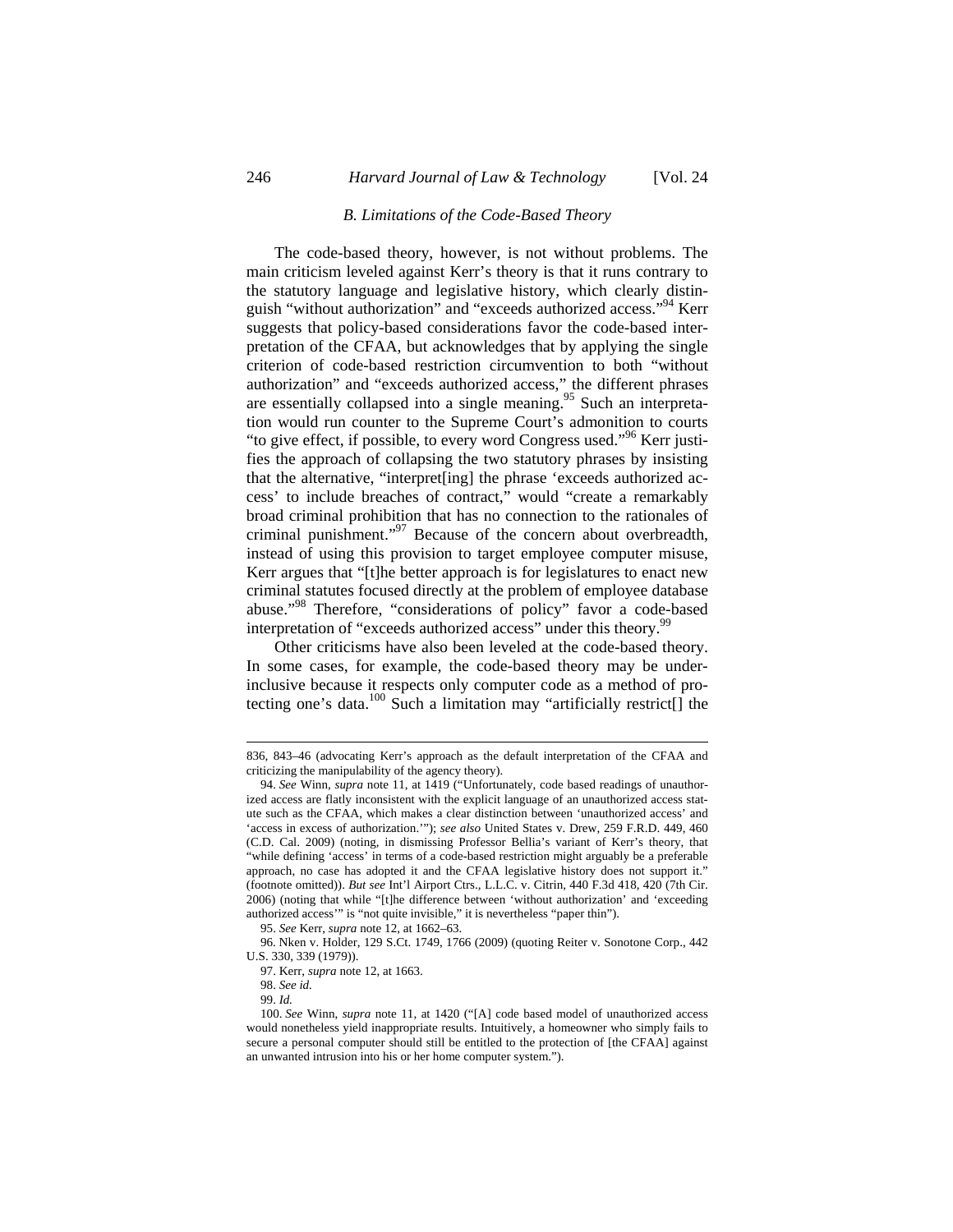set of norms to which courts are permitted to look, to the norms prevalent among computer programmers — what we might call a system of 'norms by nerds.'"<sup>101</sup> That is, a code-based theory limits data owners' flexibility in the ways they might choose to protect their data and enshrines computer code as the only legitimate means of protection.

Kerr counters this criticism by suggesting that a code-based theory would "encourag[e] users to protect their privacy in the way most likely to be technically effective, by creating accounts and password schemes."102 However, Kerr's argument about incentives may prove ineffective because data subjects cannot always control the protection of their data, which may be in the possession of a third party.<sup>103</sup> This is increasingly true with the advent of cloud computing, a practice in which one's data is stored on a server of a third party who has control over the maintenance and security of that data.<sup>104</sup>

Finally, the code-based theory may even be overinclusive in some cases at the margin.<sup>105</sup> For example, in a case where an Internet user uses BugMeNot, $106$  a website storing usernames and passwords enabling Internet users to bypass free compulsory registrations, he is "tricking" the computer at the point of a code-based barrier, but does so in a way that, intuitively, few would find worthy of criminal sanction. $107$ 

# IV. A COMPUTER SECURITY MODEL OF CFAA INTERPRETATION

Although courts have begun to take notice of the problems with the agency and contract theories of CFAA interpretation, neither the code-based theory nor its variants have found widespread acceptance in the courts. This Part introduces a new theory of interpreting the CFAA, based on insights gained from a consideration of the computer security model of access control lists.

Part IV.A introduces the concept of access control lists. Part IV.B applies the concept to interpretation of the CFAA, and Part IV.C dis-

<sup>101.</sup> *Id.* at 1419.

<sup>102.</sup> Kerr, *supra* note 12, at 1651.

<sup>103.</sup> Winn, *supra* note 11, at 1420 ("[D]ata-subjects are rarely in a position to force third parties to adopt effective computer security measures."). Data subjects are "the individuals who were the subject of the information contained in the computer." *Id.* at 1415.

<sup>104.</sup> *See generally* Brad Stone & Ashlee Vance, *'Cloud' Computing Casts a Spell*, N.Y. TIMES, Apr. 19, 2010, at B1.

<sup>105.</sup> *See* Kerr, *supra* note 12, at 1646 (noting that in some cases the distinction between regulation by contract and regulation by code is unclear).

<sup>106.</sup> BUGMENOT.COM, http://www.bugmenot.com (last visited Dec. 21, 2010).

<sup>107.</sup> This would not be considered access "without authorization" under the computer security model presented in Part IV, *infra*, since free compulsory registrations do not attempt to verify a user's true identity.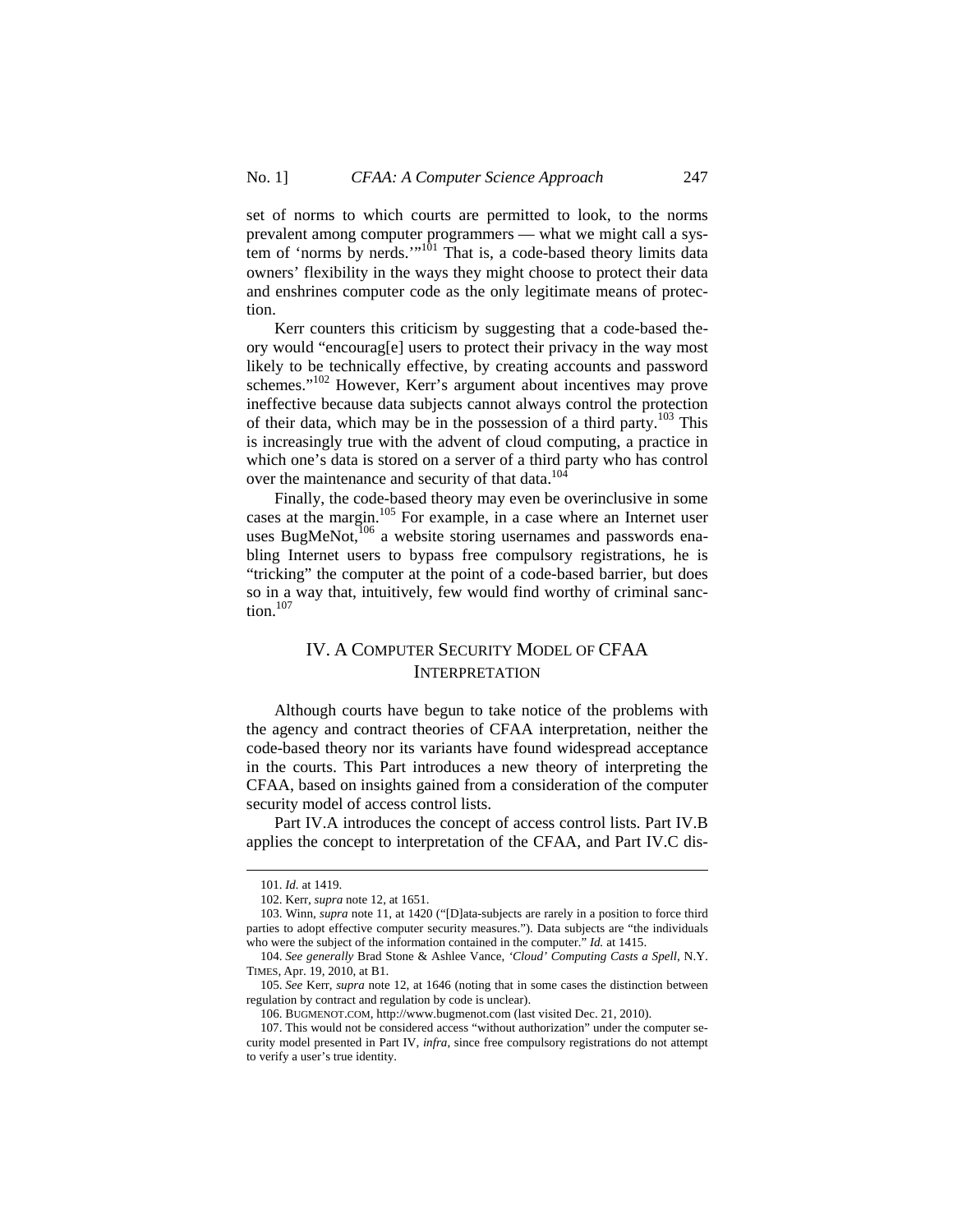cusses the justifications for this computer security model of CFAA interpretation.

### *A. Access Control Lists*

In abstract terms, an access control list ("ACL") is a mechanism used by a computer's operating system that associates a set of rights (things one can do on a computer system) with a certain subject (such as a computer user).<sup>108</sup> ACLs allow many people to share the same computer system, while allowing each user to have his own measure of security on the system. The ACL is associated with a certain object (such as a file) in the computer system, and specifies which subjects have which rights with regard to that particular object.<sup>109</sup>

If a subject attempts to assert a right with which he is not associated on a particular object, the operating system will read the ACL for that object, find that the subject does not possess the requisite right, and will prevent him from asserting that right.<sup>110</sup> Traditional UNIX permissions are a simplified implementation of the general concept of ACLs, and are the type examined in this Note.<sup>111</sup> These permissions serve as the basic computer security model for UNIX-based operating systems, a widely-used operating system in computer servers and workstations.

Traditional UNIX permissions can be visualized in the following simplified manner:

| Column: |            |       |        |     |              |          |
|---------|------------|-------|--------|-----|--------------|----------|
|         | -rwxr-xr-- | user1 | group1 | 255 | Sep 30 14:06 | filename |

Column 7 is the name of the file with which this ACL is associated, here, *filename*. One row appears for each user who has some access rights for the file in question. The last nine characters of Column 1 represent the rights of access various users have to this file.<sup>112</sup> Three types of permissions are available: *r*, representing readpermission (the right to look at the file), *w*, representing write-

<sup>108.</sup> MATT BISHOP, COMPUTER SECURITY: ART AND SCIENCE 381–82 (2003).

<sup>109.</sup> *Id.* 

<sup>110.</sup> *See id.* at 382.

<sup>111.</sup> *See id.* at 382–83. There are many different variants of access control mechanisms in the computer science literature. The point of this Note is not to delve into the merits of any particular computer security mechanism, but to illustrate how a widely-used concept in computer science, such as the simplified ACL model of traditional UNIX permissions, can illuminate judicial interpretations of vague words like "access" and "authorization."

<sup>112.</sup> DEBORAH S. RAY & ERIC J. RAY, VISUAL QUICKSTART GUIDE: UNIX, 99–100 (3d ed. 2007). The first dash represents only that the file is a regular file. A "d" in that position would indicate that it is a directory.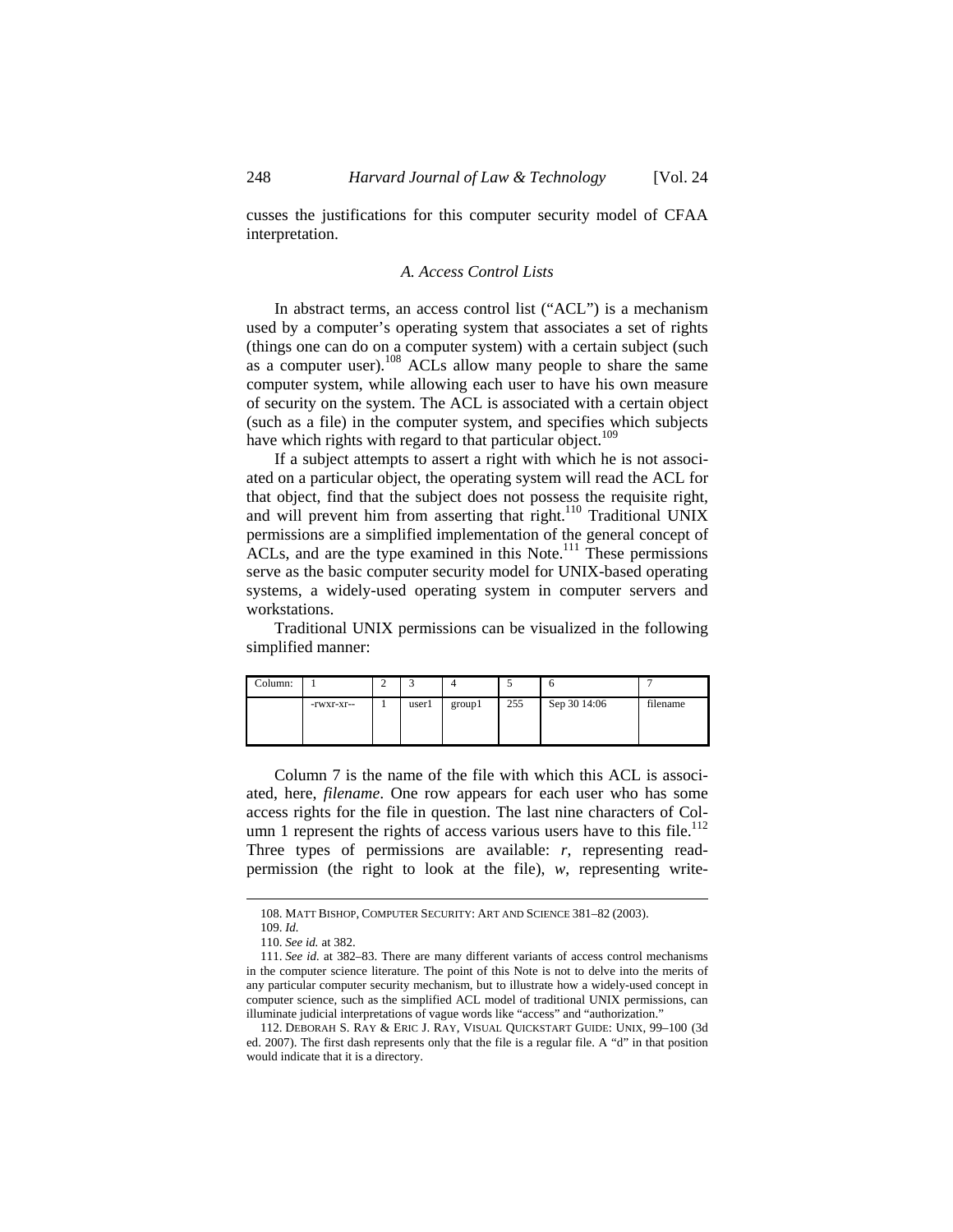permission (the right to alter the file), and *x*, representing executepermission (the right to run a program contained within the file).<sup>113</sup> The three characters *r*, *w*, and *x* always appear in that order, and a dash where one of them should be indicates the absence of that privi $lege.<sup>114</sup>$ 

The nine characters representing access rights consist of three sets of permissions of three characters each. The first set, "rwx," is associated with a particular user whose name appears in Column 3. Thus, this first set indicates that *user1* has the right to read, write, and execute the file *filename*. The second set, "r-x," is associated with a particular group, whose name appears in Column 4 above. Thus, the second set indicates that members of the group *group1* have the right to read and to execute *filename*, but not the right to alter that file. The third set, "r--," is associated with anyone else ("other" in UNIX terminology).<sup>115</sup> Anyone who is not *user1* or in *group1*, therefore, has the right to look at *filename* but not the right to alter it or to run it as a program on the computer.<sup>116</sup>

The rights that appear in this row represent the "base ACL" entries — those that must be defined for every file in a UNIX system. The file owner can give additional users and groups read, write, or execute privileges as he deems necessary; for example, if he gave "r--" privileges to *user2* on *filename*, then that user would have the right to read the contents of *filename*, but not to alter it or to run it as a program.

#### *B. The Computer Security Model*

Three critical components of the ACL model can inform our interpretation of "access" and "authorization" in the CFAA. First, ACLs acknowledge that there are different types of access that a computer user can have: read-, write-, and execute-access.

Second, ACLs are attached to particular files. A user's rights may be different for different files on the same computer system, and different users may have different rights on the same file. Access granted for one file does not translate into access being granted for all files.

Third, the ACL model of computer security is primarily based on identity. Rights are assigned to particular users or groups.<sup>117</sup> Although

<sup>113.</sup> *Id.* 

<sup>114.</sup> *See id.* 

<sup>115.</sup> *Id.* at 98.

<sup>116.</sup> *Id.* Column 2 represents the number of links associated with the file, Column 5 represents the size of the file, and Column 6 represents the last modified date and time. None of this information is relevant for the purposes of this Note.

<sup>117.</sup> It is true that in a UNIX system, some usernames will not correspond to an actual person; the user "root," for example, is not an actual person, but merely a username to whom the system assigns all possible rights. The point here is not to delve into the intrica-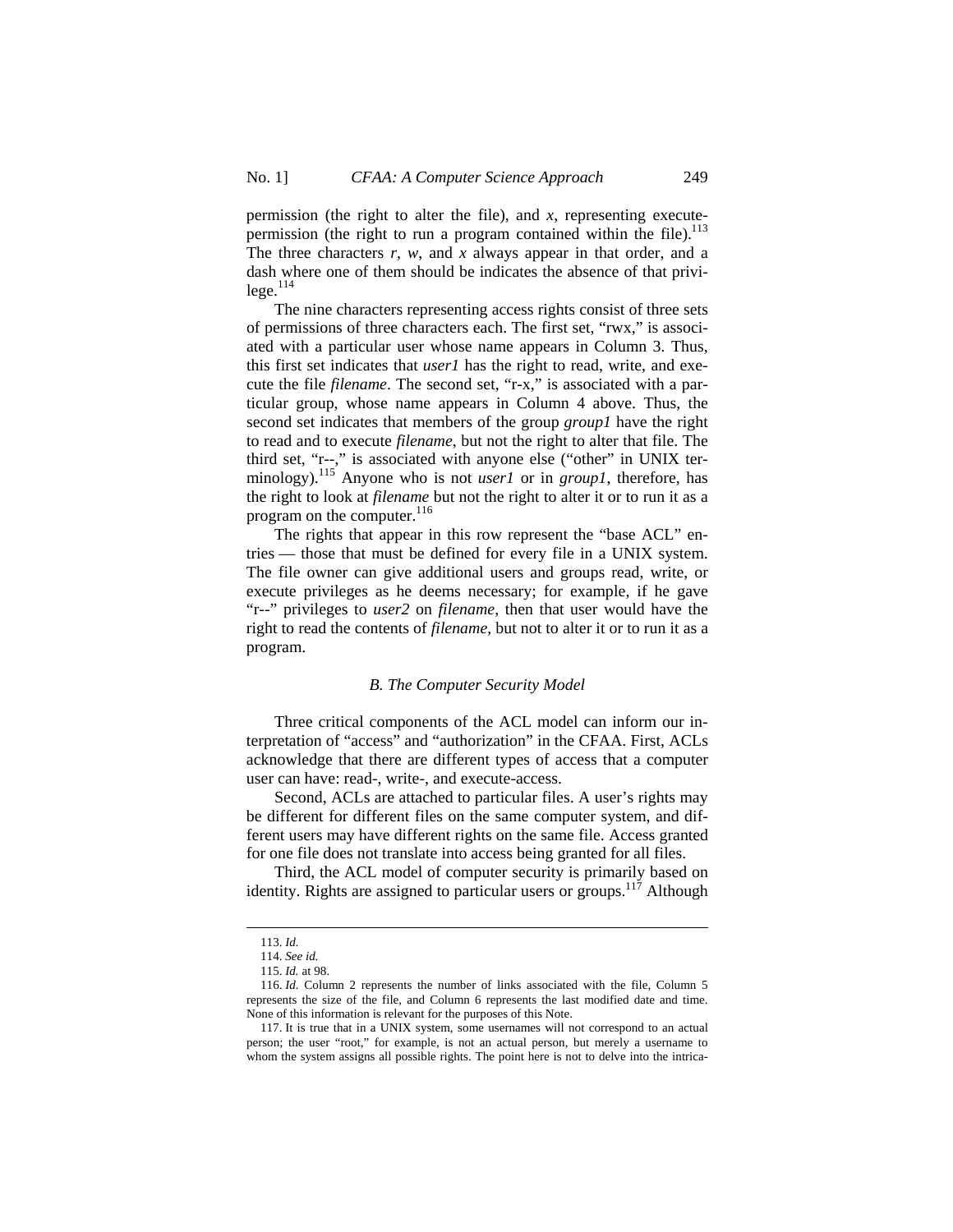users authenticate their identities using a username and password combination in most implementations of ACLs, the username/password combination is exactly that: a method of authentication for the computer to recognize the user's identity. It is the user's identity, at a general level, that forms the basis of this computer security model.

I propose that courts use these insights into how computer security works in interpreting "access" and "authorization" in the CFAA.

The second and third insights above provide the theoretical bases for the two major ways in which access can be "without authorization." First, the insight that the ACL model is based on identity suggests that one's true identity ought to be a touchstone for determining whether or not access is authorized. Specifically, I propose that one method of construing access "without authorization" is as access that circumvents a mechanism intended to verify a computer user's true identity.

Most commonly, these sorts of mechanisms are the code-based restrictions that are the touchstone of Kerr's theory. A username and password combination used on a credit card's website or on an employer's computer system both verify the user's true identity because the credit card company or the employer required proof of identity from the user before giving him the access-granting combination. The BugMeNot example mentioned previously, however, would not be one of these mechanisms, since the username/password combinations stored on BugMeNot give no clues about the user's true identity. Neither would the defendant in *Drew* be guilty under this theory, as she merely created a new, fake identity instead of circumventing an identity-verification system. Circumventing CAPTCHA mechanisms would also not be a CFAA violation under this test, as they serve only to identify one as a real person, not to verify the person's true identity.<sup>118</sup>

Other forms of identity verification exist. A simple example is a key given to only one person. Bypassing a physical lock that this key opens would also constitute a circumvention of an identity verification mechanism. Thus CFAA protection, under this theory, could extend to

cies of UNIX system architecture, but to show how the general design of computer security can inform CFAA construction.

<sup>118.</sup> *But see* Kim Zelter, *Judge Clears CAPTCHA-Breaking Case for Criminal Trial*, THREAT LEVEL (Oct. 19, 2010, 2:56 PM), http://www.wired.com/threatlevel/2010/10/ hacking-captcha/ (describing Judge Hayden's refusal to dismiss a CFAA charge against computer users who circumvented CAPTCHA, a mechanism designed to separate automated computer programs using the websites ("bots") from actual humans). The case also illustrates another difference between this Note's theory and Kerr's, as Judge Hayden, in support of her decision allowing the case to go forward, noted that this case included not only "allegations of breaches of contract but also of code-based restrictions." *Id.* To the extent that the defendants circumvented identity-based barriers as well, the computer security model would also hold them liable.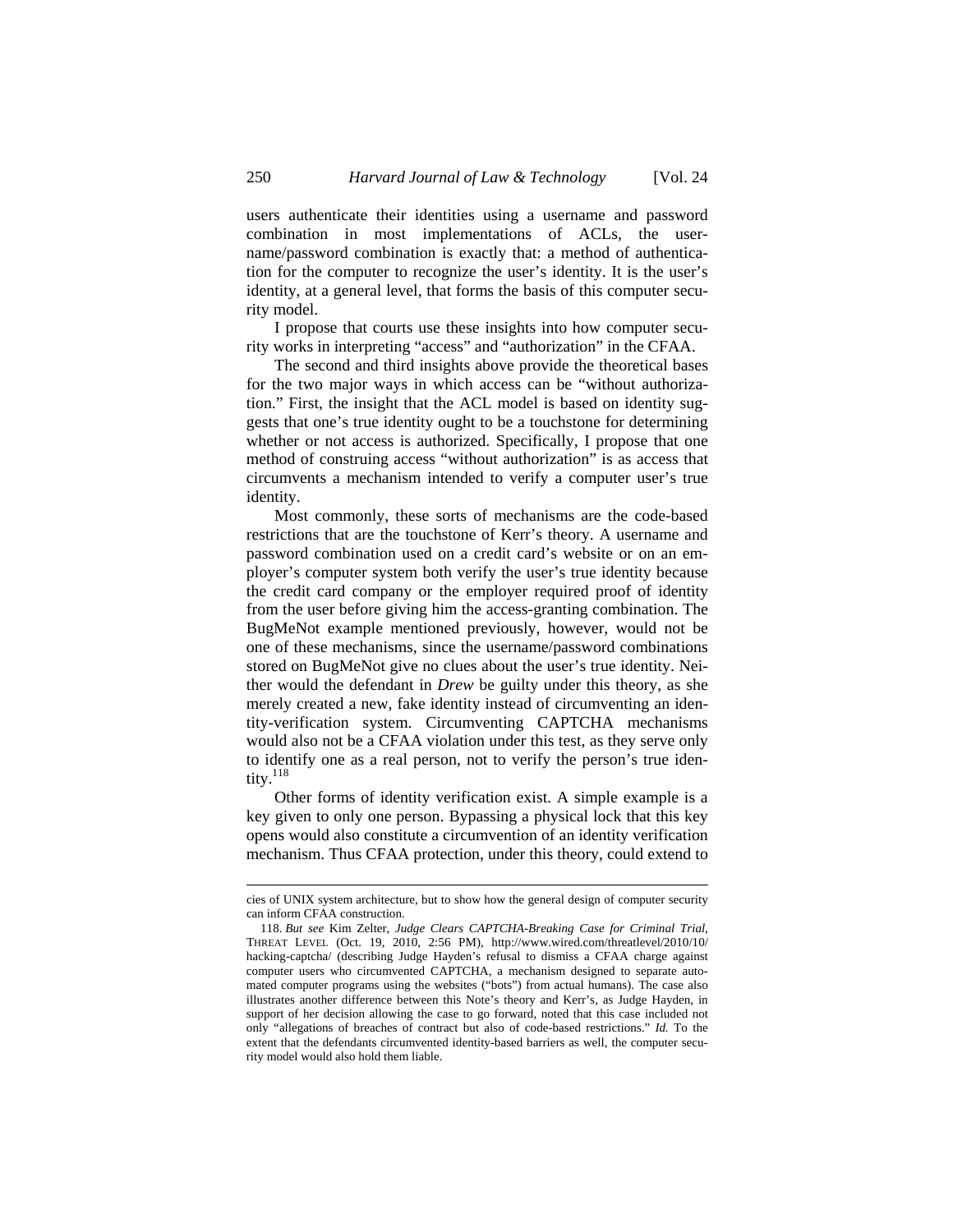homeowners whose computers do not have code-based barriers to entry, but are secured behind a locked door.<sup>119</sup> A variety of other methods for verifying one's identity exist, such as employee key cards, Social Security numbers, and credit card numbers. Circumvention of one of these identity-verification mechanisms to gain access to a computer would constitute access without authorization.

The insight that ACLs grant file-specific access highlights the second way that access can be "without authorization." Because authorization in the ACL model is file-specific, if read, write, or execute privileges are given to a computer user on one file, and the given privileges are exploited so as to assert read, write, or execute privileges on a different file for which the user lacks any authorization, this latter access would be "without authorization." For example, in a buffer overflow attack, a user is given privileges to write to a finite piece of memory, but inputs more characters than that memory can hold.<sup>120</sup> This causes the extra characters to alter a different file that was not part of the original privilege grant. Such access would be without authorization, since the ACL provided the user with authorization to access the original file, but provided no authorization to access the file altered by the attack. Prohibiting this kind of access covers some of the core of computer misuse activities, such as computer hacking and computer worms and viruses.<sup>121</sup>

This Note also proposes that courts recognize the different types of "access" that the ACL model recognizes to give effect to the phrase "exceeds authorized access." Accordingly, a person has "exceeded authorized access" when he possesses one access right (e.g., the right of read-access) on a file, but asserts a different right on that file that he knows or should know he does not possess (e.g., altering a file, which requires write-access).<sup>122</sup> To make this part of the test effective in addressing insider computer crime, however, it is important to recognize an additional "access right": insiders may have a "nominal" access right to a file or set of files on a computer system. That is, there may be files on the system on which the insider could technically exercise read- or write-access privileges by virtue of his identity, but on

<sup>119.</sup> This addresses Winn's concerns about the "intuitive" case missed by Kerr's theory. *See* Winn, *supra* note 11, at 1420. This assumes, of course, that the potential CFAA offender actually targets information on the computer in question.

<sup>120.</sup> For more on buffer overflow attacks, see generally JAMES C. FOSTER, ET AL., BUFFER OVERFLOW ATTACKS: DETECT, EXPLOIT, PREVENT (2005). *See also* Kerr, *supra*  note 12, at 1645.

<sup>121.</sup> *Cf.* Kerr, supra note 12, at 1603–04 ("Common examples [of computer misuse] include computer hacking, distribution of computer worms and viruses, and denial-of-service attacks.").

<sup>122.</sup> There may be times when a CFAA offender both "exceeds authorized access" and accesses "without authorization." For example, if the person has read privileges on a file, such as a system configuration file, but alters the file to give himself greater privileges, he has exceeded his authorized access for that file. If he then uses those privileges to access files for which he originally had no access privileges, such access is without authorization.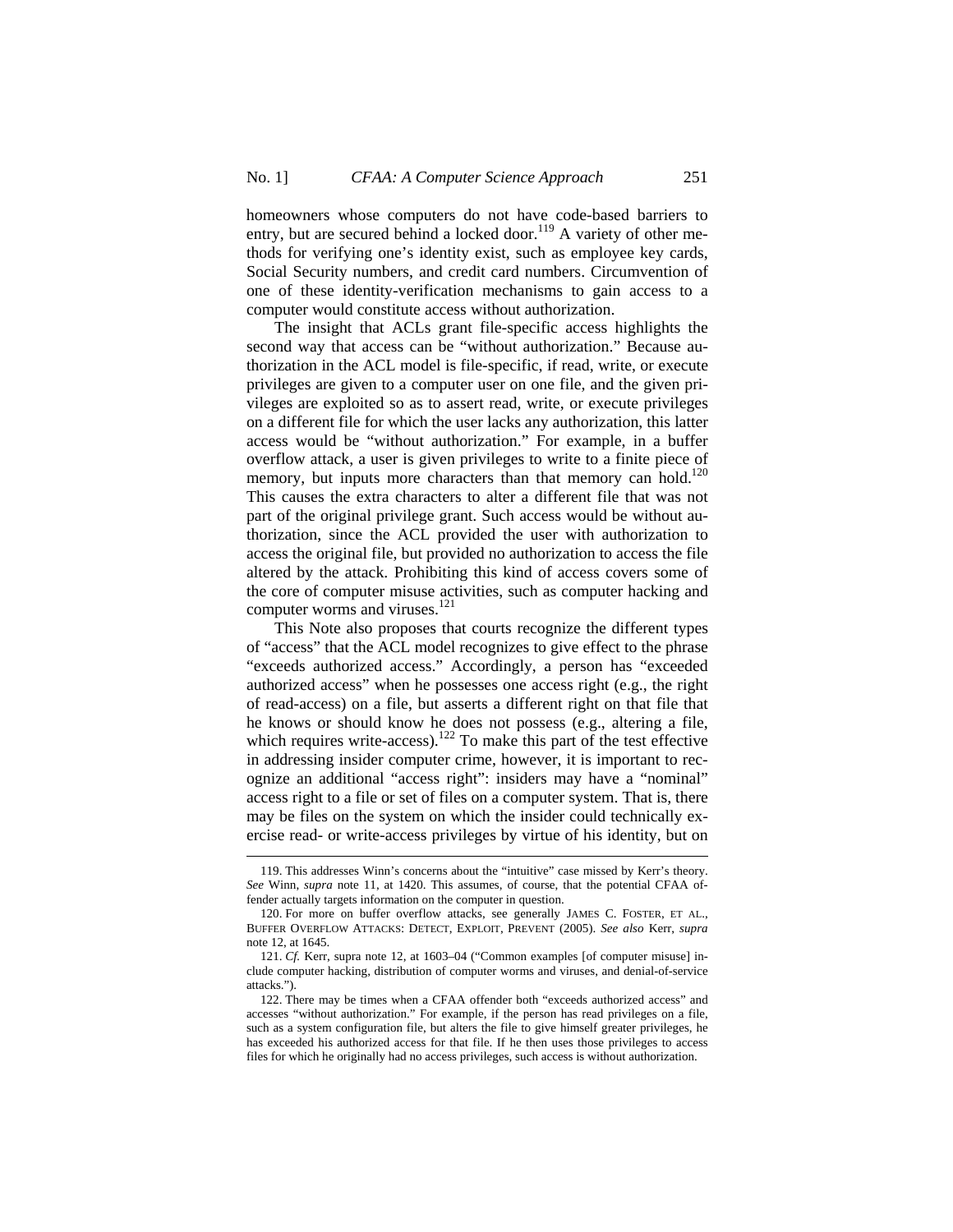which the insider knows or reasonably should know that he should exercise neither. The insider's knowledge of his lack of meaningful access privileges could be imputed from a variety of sources (contract, code, or custom, for example) but must be limited to knowledge about whether he possesses access privileges. For example, a janitor's ID card could gain him access to a corporation's server room. In that room, he could exercise read- or write-access privileges on files on the servers. But it is obvious in this situation that the janitor's access to the server room does not imply access to the server files, and therefore to do so would be to exceed his authorized access.

The analogue of "nominal access" in the ACL model of computer security is a UNIX user who has read-privileges on a directory. This user can see that files exist in the directory, but unless affirmatively granted read-, write, or execute-access privileges on the individual files in the directory, he cannot do more. This sort of user is akin to one who can wander about a library and see that books line the shelves, but cannot open any of the books.

With that additional form of "access" added to the ACL model, application of the "exceeds authorized access" test becomes a bit more administrable than trying to wade through the "paper thin" distinctions courts currently have to draw between "exceeds authorized access" and "without authorization."123 First, the court determines what type of access the insider's identity gave him to the files at issue: nominal, read, write, and/or execute access. Second, the court determines what type of access the insider exercised on the files at issue. Finally, the court determines whether that access falls within one of the categories identified in the first step.

In this respect, the ACL-based theory differs from the code-based theory because it allows a measure of CFAA regulation that could conceivably flow from contract, while cabining such regulation to the realm of actual computer misuse. Under the "exceeds authorized access" prong of the statute, an employer or website owner cannot regulate all aspects of its employees' or users' conduct simply because such conduct relates to the use of a computer. Rather, CFAA protection extends only to the employer's or website owner's limits concerning what types of access a computer user has. His restrictions on a user's ability to obtain or alter information will be enforced under the CFAA, but not those restrictions that concern what the user does if he already has the access rights to obtain or alter that information.

Finally, the insight that ACLs are file-specific counsels in favor of a fine-grained analysis of "access" in the computer context. Individual files can be password-protected, and different users can have different rights to a given file. When performing an analysis of a po-

<sup>123.</sup> *See* Int'l Airport Ctrs., L.L.C. v. Citrin, 440 F.3d 418, 420 (7th Cir. 2006).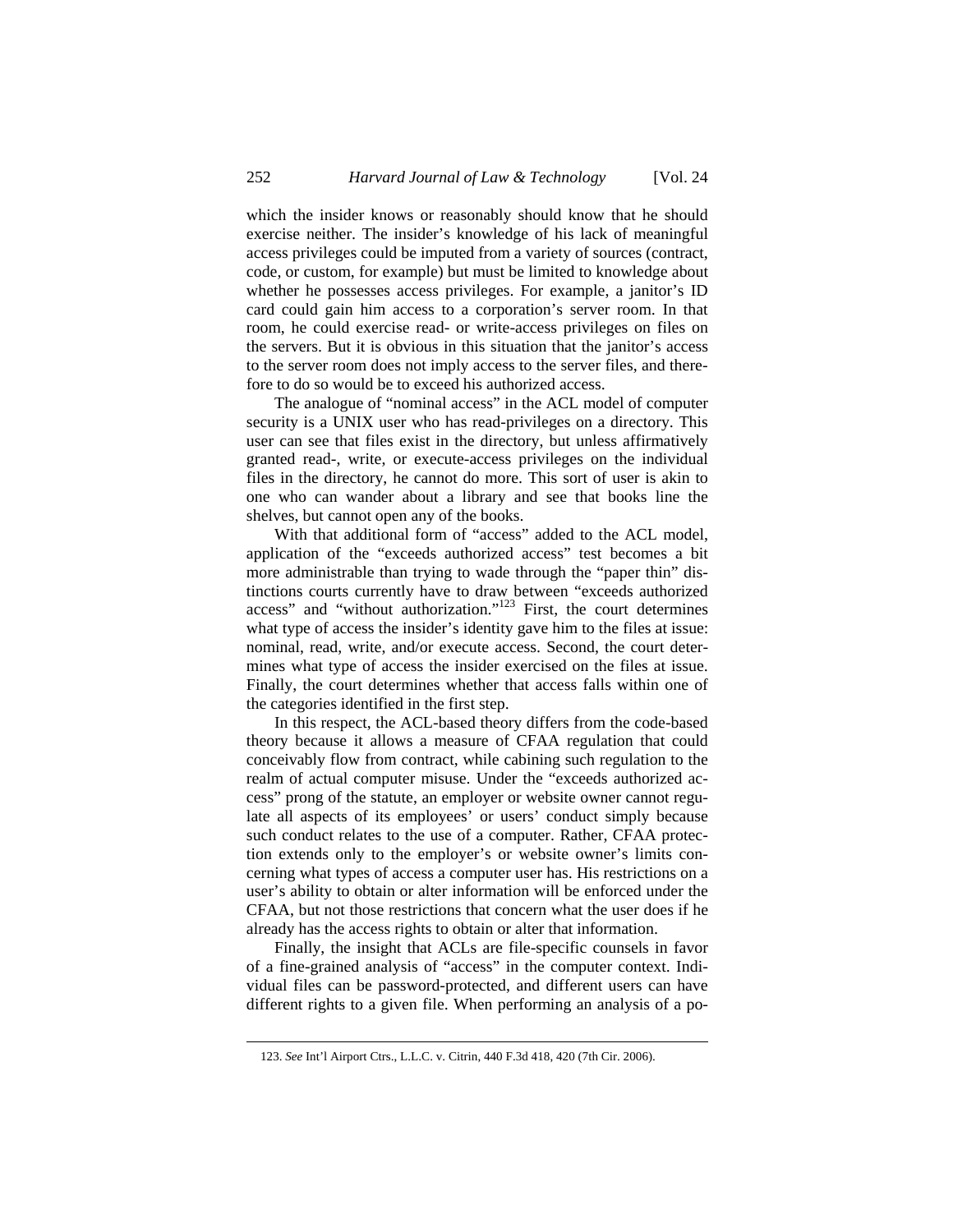tential CFAA violator's conduct, analyzing access to individual files is most appropriate under the computer security model.

#### *C. Justifications for the Computer Security Model*

The most important justification for the computer security model is that it better tracks the statutory language than does the code-based theory. It does so while achieving many of the policy advantages the code-based theory has over the agency- and contract-based theories. In addition, it avoids some of the miscues that the code-based theory has with respect to computer security.

In particular, the computer security model's interpretations of "access" and "authorization" acknowledge "that statutory interpretation turns on 'the language itself, the specific context in which that language is used, and the broader context of the statute as a whole."<sup>124</sup> Acknowledging that the CFAA is a statute primarily concerned with computer security, it utilizes definitions of access and authorization prevalent in a common, traditional computer-security model.

The computer security model of CFAA interpretation also provides a concrete distinction between "unauthorized access" and "exceeds authorized access," something the code-based interpretation fails to do.<sup>125</sup> This interpretation of the statute enables Congress's deliberate choice of language to reflect a real distinction in judicial interpretation, giving effect to all of Congress' language. $126$ 

In addition, the computer security model achieves many of the policy benefits for which Kerr's theory is lauded. By limiting "unauthorized access" CFAA violations to cases in which a person has bypassed a mechanism to verify his real identity, the computer security model of interpretation avoids the widespread criminalization associated with the contract-based theory of CFAA interpretation. For example, Kerr's example of a researcher who violates a hypothetical Ku Klux Klan's Terms of Service by entering the Klan site despite not being a white supremacist would not constitute a violation under this theory.<sup>127</sup> The researcher has not bypassed any barrier intended to verify who he actually is or any mechanism intended to allow him to represent an identity online credibly. Neither would the user of a prolife website who expresses pro-choice viewpoints in contravention of the website's terms of service violate the CFAA under the computer

<sup>124.</sup> *See* Nken v. Holder, 129 S.Ct. 1749, 1756 (2009) (quoting Robinson v. Shell Oil Co., 519 U.S. 337, 341 (1997)).

<sup>125.</sup> *See supra* note 94 and accompanying text.

<sup>126.</sup> *See supra* notes 95–96 and accompanying text.

<sup>127.</sup> See Kerr, *supra* note 12, at 1622–23 for a discussion of the Ku Klax Klan example.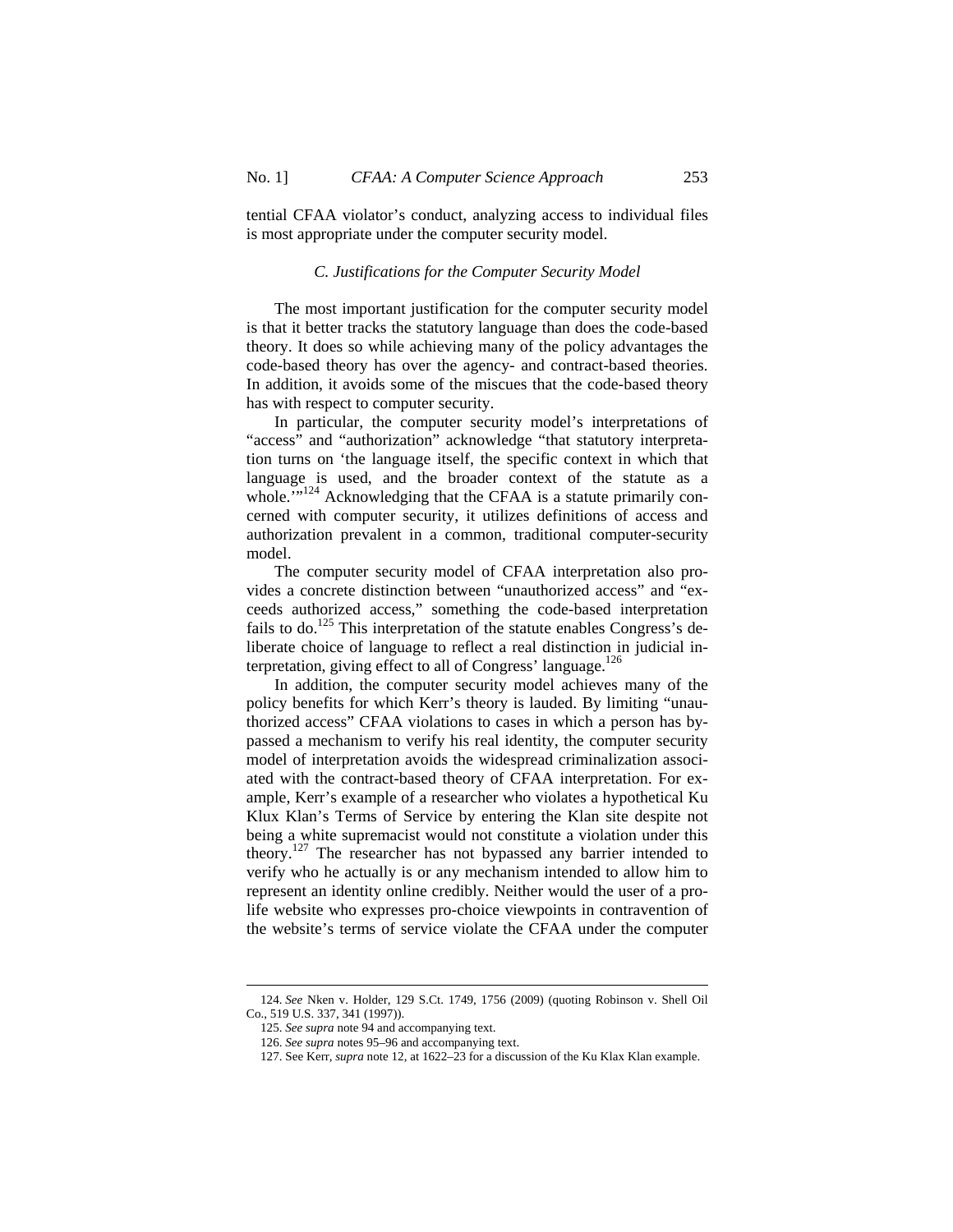security model.<sup>128</sup> He, too, has not bypassed a mechanism meant to verify his identity or to allow him to represent a true identity online.

At the same time, tying CFAA violations to barriers based not on code but rather those connected with identity avoids some of the problems associated with Kerr's theory. By adopting an interpretation based on identity, for example, the computer security model avoids the issue of "artificially restrict[ing] the set of norms to which courts are permitted to look . . . — what we might call a system of 'norms by nerds."<sup>129</sup> This interpretation also allows data owners some flexibility in the approaches they use to protect their data; it merely requires the data owner to try to verify, in some way, who is accessing the data.

The recent case involving a CFAA prosecution for circumventing CAPTCHA also raises a potential problem with a code-based interpretation.130 CAPTCHA requires computer users to read and retype distorted images of letters and numbers; its purpose is to prevent automated computer programs from using the website in question.<sup>131</sup> CAPTCHA, however, is really just a code-based barrier implementing a contract-based restriction — namely, one prohibiting the use of "bots" on a website. A code-based interpretation of the CFAA curtails some of the most criticized uses of the CFAA, but only as long as technology remains unable to serve as a proxy for contract-based restrictions. Kerr, for example, illustrates the breadth of using contractbased CFAA interpretation with a website's terms of services restricting access to those eighteen or older.<sup>132</sup> But it is not inconceivable that a code-based test could try to distinguish people of a certain age and thereby serve as a proxy for this contract restriction.<sup>133</sup>

Furthermore, flexibility along these lines acknowledges that many forms of outsider attack on computer systems happen not at the code level, but at the human level.<sup>134</sup> Hackers often find that because people are inevitably in the computer security chain, it is easier to use an unwitting accomplice to gain unauthorized access to a computer system than it is to attempt to subvert the computer's cryptography.<sup>135</sup> Such "social engineering" attacks merely trick a help-line operator or some other agent of the data owner into thinking that the person with

<sup>128.</sup> See *id.* at 1658–59 for a discussion of this example.

<sup>129.</sup> Winn, *supra* note 11, at 1419.

<sup>130.</sup> See *Men Plead Guilty in Ticket Conspiracy*, N.Y. TIMES, Nov. 19, 2010, at B8 for a description of the case.

<sup>131.</sup> *See id.* 

<sup>132.</sup> *See* Kerr, *supra* note 12, at 1646.

<sup>133.</sup> The "Mosquito," for example, emits a high-pitched noise audible to teenagers, but not most adults. *See* Melissa Block, *Teens Turn 'Repeller' into Adult-Proof Ringtone*, NPR, May 26, 2006, http://www.npr.org/templates/story/story.php?storyId=5434687.

<sup>134.</sup> *See, e.g.*, BRUCE SCHNEIER, SECRETS AND LIES: DIGITAL SECURITY IN A NETWORKED WORLD 266–69 (2000).

<sup>135.</sup> *See id.* at 267 (recounting one hacker's testimony before Congress that he "was so successful in [the social engineering] line of attack that [he] rarely had to resort to a technical attack").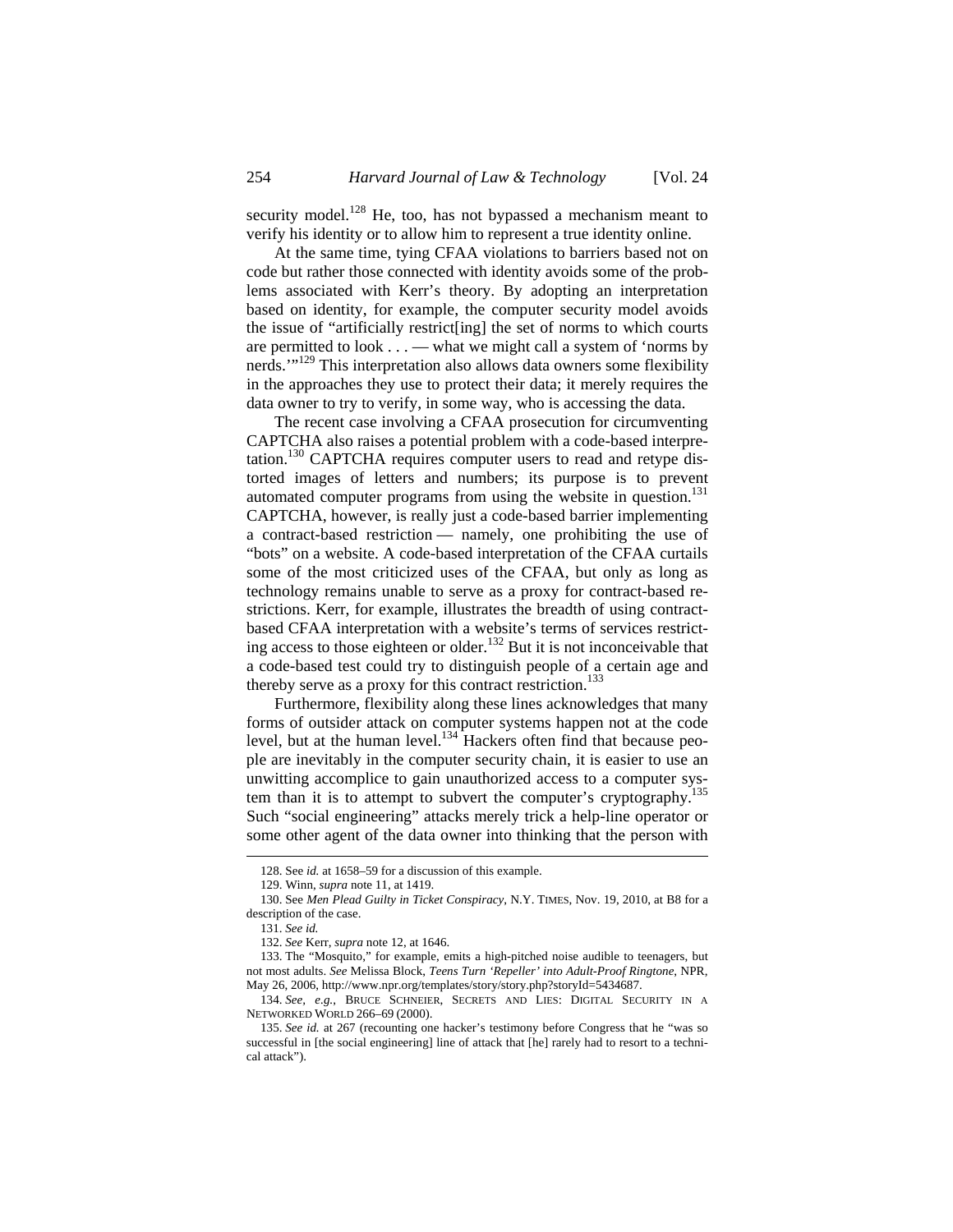whom the agent is talking is someone authorized to access the computer in question.<sup>136</sup> Although a code-based approach might fail to criminalize attacks on computer systems aimed at the human weak link, the computer security model's identity-based approach retains the ability to criminalize such offenses.

The computer security model's treatment of insider access retains the substantive definition of "exceeds authorized access" as when a user has one access privilege on a computer system, but exercises another that he knows or should know that he does not have. By focusing on the access privileges the potential CFAA offender reasonably should know that he does not possess, this test acknowledges that it may be impractical or perhaps even impossible to erect identity-based barriers at every point at which an insider could commit a CFAA violation.<sup>137</sup> It therefore imputes criminal liability not based on an organization's ability to erect identity- or code-based barriers against its own insiders, but based on the knowledge of the offender that he is engaged in a type of access for which he does not possess the requisite type of privilege.

The computer security model's definition of "exceeds authorized access" also tracks the statutory definition of that phrase. To "access a computer with authorization and to use such access to obtain or alter information in the computer that the accesser is not entitled so to obtain or alter"<sup>138</sup> corresponds to the traditional UNIX privileges of read-access (obtaining information) and write-access (altering information). The computer security model, therefore, also has the benefit of tracking the statutory definition of "exceeds authorized access" by reading it as prohibiting a user who has one privilege (e.g., "obtain" or "alter") from exercising one he does not possess.

It is true that this definition of insider computer crime may miss some of the cases that courts have held to be CFAA violations under the agency theory. The trade secret theft in *Shurgard*, for example, may fall outside of the scope of the CFAA under a computer security model interpretation.<sup>139</sup> These areas, however, merely constitute the use of a computer for impermissible purposes, and, as noted above, have been the subject of considerable policy debate.<sup>140</sup> Interpreters of the CFAA are well-advised to leave these policy judgments undisturbed.

The computer security model returns the focus of the CFAA to the original purpose for which it was meant: computer misuse. By

<sup>136.</sup> *Cf. id.* at 266.

<sup>137.</sup> *See id.* at 48 ("Most computer security measures . . . try to deal with the external attacker, but are pretty much powerless against insiders. . . . An insider knows how the systems work and where the weak points are.").

<sup>138. 18</sup> U.S.C.A. § 1030(e)(6) (West 2006 & Supp. II 2008).

<sup>139.</sup> *See supra* Part II.C.

<sup>140.</sup> *See supra* Part II.E.